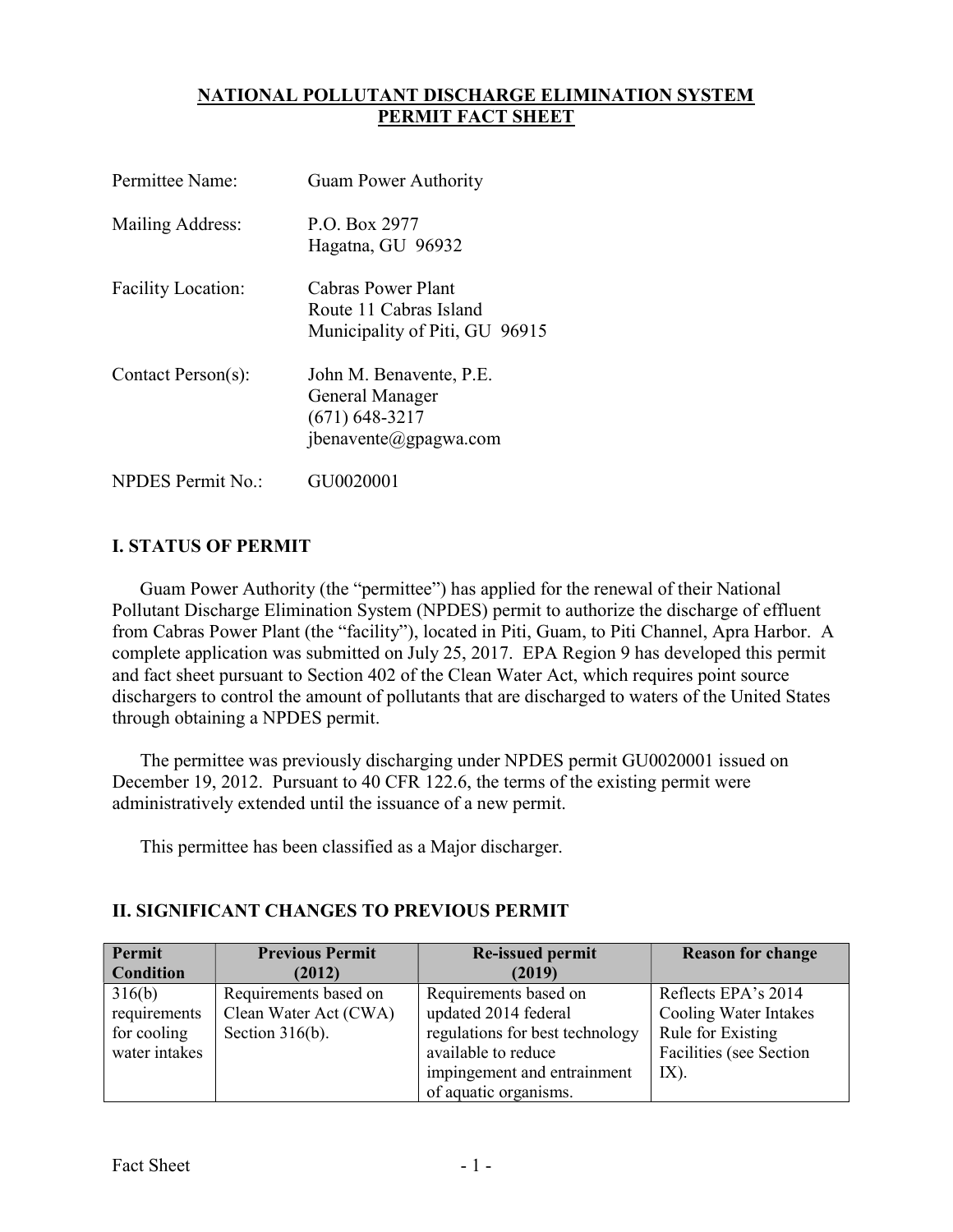| Permit<br><b>Condition</b>                                                           | <b>Previous Permit</b><br>(2012)                                                                                                               | <b>Re-issued permit</b><br>(2019)                                                                                                            | <b>Reason for change</b>                                                                                                            |
|--------------------------------------------------------------------------------------|------------------------------------------------------------------------------------------------------------------------------------------------|----------------------------------------------------------------------------------------------------------------------------------------------|-------------------------------------------------------------------------------------------------------------------------------------|
| Removed<br>Outfall 002                                                               | Authorized discharge of<br>once through cooling<br>water used in Units 3 and<br>4 from Outfall 002.                                            | Does not authorize discharge<br>from Outfall 002.                                                                                            | Units 3 and 4 ceased<br>operation in 2015 (see<br>Section III), and permittee<br>did not apply to discharge<br>through Outfall 002. |
| New water<br>quality-based<br>limits for<br>Outfall 001                              | Monitoring and reporting<br>only for enterococci,<br>phenol, cadmium,<br>hexavalent chromium,<br>copper, lead, mercury,<br>nickel, and silver. | New water quality-based limits<br>for enterococci, phenol,<br>cadmium, hexavalent<br>chromium, copper, lead,<br>mercury, nickel, and silver. | Reasonable potential<br>analysis (see Section<br>$VI.B.4$ ).                                                                        |
| Outfall 101<br>limit for<br>Nitrate-<br>Nitrite<br>changed to<br>Nitrate<br>nitrogen | Maximum daily water<br>quality-based effluent<br>limit of $0.5 \text{ mg/L}$ for<br>Nitrate-Nitrite.                                           | Limit changed to Nitrate<br>nitrogen to reflect the<br>applicable water quality<br>standard.                                                 | Based on GWQS.                                                                                                                      |
| Discharge<br>Monitoring<br>Report<br>Submittal                                       | Hardcopy accepted.                                                                                                                             | Requires electronic submittal.                                                                                                               | Reflects EPA's 2015<br><b>Electronic Reporting</b><br>Rule.                                                                         |
| Reopener<br>based on<br>facility<br>closure                                          | None.                                                                                                                                          | Reopener added to state that<br>permit may be modified or<br>terminated if the facility closes<br>or ceases power generation<br>operations.  | Facility plans to shut<br>down all units by<br>December 2021 (see<br>Section III).                                                  |

# III. GENERAL DESCRIPTION OF FACILITY

 The facility is located on Cabras Island on the west side of Guam, facing the Philippine Sea. The facility historically had four fossil-fueled electrical generating units: two steam turbine generators (Units 1 and 2), with rated output of 66 megawatts (MW) each, and two diesel engine generators (Units 3 and 4), with rated output of 39.3 MW each. In August 2015, an explosion and fire at Unit 4 resulted in damages to the unit rendering it beyond repair. Significant damage was also done to Unit 3 that rendered it inoperable. Neither Unit 3 nor Unit 4 has operated since that time. The current combined cooling water design intake flow (DIF) for Units 1 and 2 is 172.8 million gallons per day (MGD), with an actual intake flow (AIF) of 154 MGD.

 All units share a common intake structure located on the Piti Canal. Cooling water for the facility is withdrawn from the open ocean and Piti Bay through the Tepungan Channel and Piti Canal. Seawater entering the cooling water intake structure passes through traveling water screen assemblies with mesh size of 3/8 inches. The design intake velocity across the traveling screens for Units 1 and 2 is approximately 2.5 feet per second.

 The facility discharges into Piti Channel, which empties into Apra Harbor, which is connected to the Philippine Sea.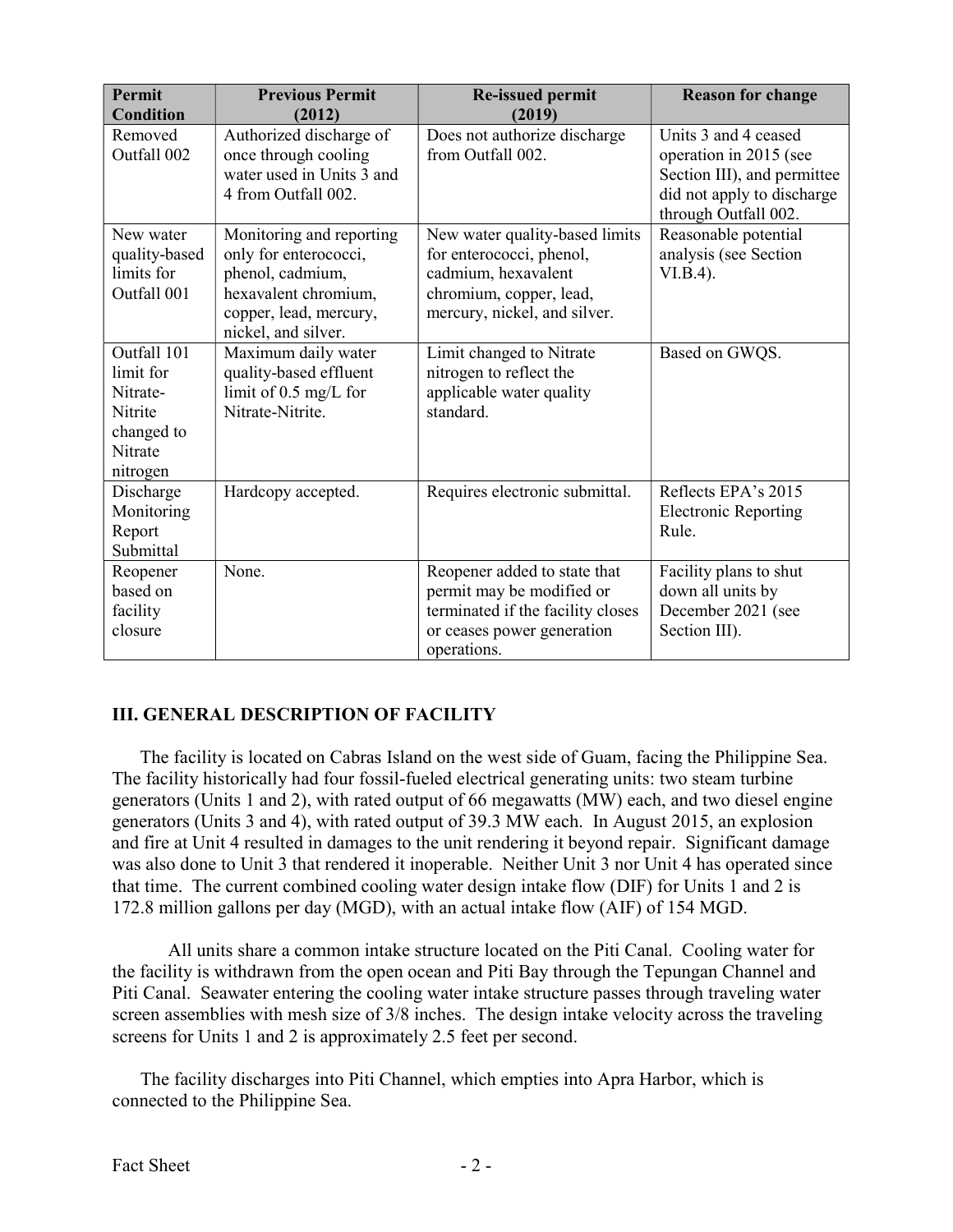The permittee stated in an October 27, 2016 letter to EPA that the facility will shut down all units by December 2021. The NPDES permit term coverage is five years, in case closure of the facility is delayed. However, the permit also includes a reopener stating that the permit may be modified or terminated if the facility closes or ceases power generation operations.

#### IV. DESCRIPTION OF RECEIVING WATER

 Piti Channel is designated as category M-3 ("Fair"). Water in this category is intended for general, commercial and industrial use, while allowing for protection of aquatic life, aesthetic enjoyment and compatible recreation with limited body contact. Specific intended uses include the following: shipping, boating and berthing, industrial cooling water, and marinas.

#### V. DESCRIPTION OF DISCHARGE

 storm water discharge from Outfall 101. The following tables show data related to discharges from Outfall 001 and Outfall 101 based on the permittee's NPDES renewal application. Pollutants believed to be absent in the effluent are not included. The permit allows for the discharge of non-contact cooling water through Outfall 001 and

|                                                               | <b>Current Permit Effluent</b><br><b>Limitations</b> |                           |                                     | <b>Effluent Data from Application</b>       |                                        |                             |  |
|---------------------------------------------------------------|------------------------------------------------------|---------------------------|-------------------------------------|---------------------------------------------|----------------------------------------|-----------------------------|--|
| Parameter                                                     | Units                                                | Average<br><b>Monthly</b> | <b>Maximum</b><br><b>Daily</b>      | <b>Highest</b><br>Average<br><b>Monthly</b> | <b>Highest</b><br><b>Maximum Daily</b> | Number of<br><b>Samples</b> |  |
| Biochemical Oxygen<br>Demand:<br>$5$ -day (BOD <sub>5</sub> ) | mg/L                                                 |                           |                                     |                                             | < 1.0                                  | 1                           |  |
| Chemical Oxygen<br>Demand (COD)                               | mg/L                                                 | --                        | --                                  |                                             | 580                                    | $\mathbf{1}$                |  |
| Total Organic Carbon                                          | mg/L                                                 |                           |                                     |                                             | 50                                     | 1                           |  |
| <b>Total Suspended</b><br>Solids<br>(TSS)                     | mg/L                                                 | --                        | 40                                  |                                             | 39                                     | 12                          |  |
| Ammonia<br>(as N)                                             | mg/L                                                 |                           |                                     |                                             | 0.26                                   | 1                           |  |
| Flow                                                          | <b>MGD</b>                                           | --                        |                                     | 173                                         | 173                                    | 1                           |  |
| Temperature (winter)                                          | $^{\circ}{\rm C}$                                    | $\pm 1.0^{(1)}$           | $\pm 1.0^{(1)}$                     | $30.0^{(2)}$                                | $30.0^{(2)}$                           | Unspecified                 |  |
| Temperature (summer)                                          | $\rm ^{\circ}C$                                      | $\pm 1.0^{(1)}$           | $\pm 1.0^{(1)}$                     | $35.9^{(2)}$                                | $35.9^{(2)}$                           | Unspecified                 |  |
| pH                                                            | Standard<br>Units                                    |                           | Within 6.5 and 8.5 at all<br>times. |                                             | $7.58 - 8.38$<br>$(min-max)$           | Unspecified                 |  |
| Fluoride                                                      | mg/L                                                 |                           | 1.5                                 |                                             | 0.553                                  | 12                          |  |

Effluent Data for Outfall 001.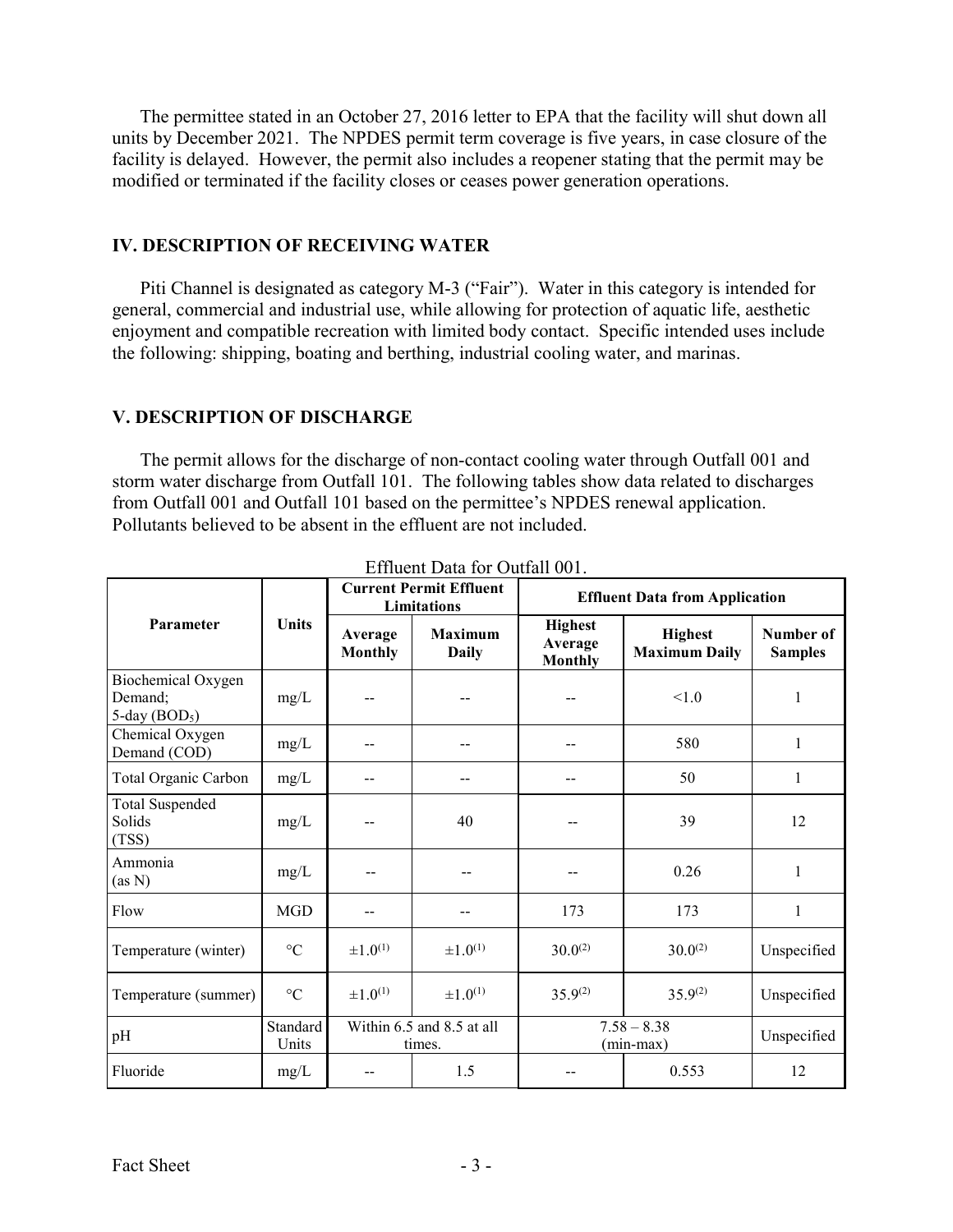|                  |              |                           | <b>Current Permit Effluent</b><br><b>Limitations</b> | <b>Effluent Data from Application</b>       |                                        |                             |  |
|------------------|--------------|---------------------------|------------------------------------------------------|---------------------------------------------|----------------------------------------|-----------------------------|--|
| Parameter        | <b>Units</b> | Average<br><b>Monthly</b> | <b>Maximum</b><br><b>Daily</b>                       | <b>Highest</b><br>Average<br><b>Monthly</b> | <b>Highest</b><br><b>Maximum Daily</b> | Number of<br><b>Samples</b> |  |
| Oil and Grease   | mg/L         | 10                        | 15                                                   |                                             | 3.08                                   | 12                          |  |
| Antimony, total  | $\mu g/L$    | $\overline{a}$            | $\overline{a}$                                       | $\overline{a}$                              | $ND^{(3)}$                             | $\mathbf{1}$                |  |
| Arsenic, total   | $\mu g/L$    | $-$                       | --                                                   |                                             | $ND^{(3)}$                             | $\mathbf{1}$                |  |
| Beryllium, total | $\mu g/L$    | $-$                       | --                                                   | $-$                                         | $ND^{(3)}$                             | $\mathbf{1}$                |  |
| Cadmium, total   | $\mu$ g/L    | --                        | --                                                   |                                             | $ND^{(3)}$                             | $\mathbf{1}$                |  |
| Chromium, total  | mg/L         | $-$                       | --                                                   |                                             | 0.267                                  | $\mathbf{1}$                |  |
| Copper, total    | $\mu$ g/L    | --                        | $-$                                                  |                                             | 15.8                                   | $\mathbf{1}$                |  |
| Lead, total      | $\mu$ g/L    | $-$                       | $-$                                                  |                                             | $ND^{(3)}$                             | $\mathbf{1}$                |  |
| Mercury, total   | $\mu g/L$    | $\overline{a}$            | $\overline{a}$                                       |                                             | $ND^{(3)}$                             | $\mathbf{1}$                |  |
| Nickel, total    | $\mu g/L$    | $-$                       | --                                                   |                                             | 0.504                                  | $\mathbf{1}$                |  |
| Selenium, total  | $\mu g/L$    | --                        | --                                                   |                                             | 0.434                                  | $\mathbf{1}$                |  |
| Silver, total    | $\mu g/L$    | $-$                       | --                                                   | --                                          | $ND^{(3)}$                             | $\mathbf{1}$                |  |
| Thallium, total  | $\mu g/L$    | --                        | --                                                   |                                             | $ND^{(3)}$                             | 1                           |  |
| Zinc, total      | $\mu g/L$    | $-$                       | --                                                   | $\overline{a}$                              | $ND^{(3)}$                             | 1                           |  |
| Cyanide, total   | $\mu g/L$    | $\overline{a}$            | $-$                                                  | $\overline{a}$                              | $ND^{(3)}$                             | 1                           |  |
| Phenols, total   | $\mu g/L$    | $-$                       |                                                      |                                             | $ND^{(3)}$                             | $\mathbf{1}$                |  |

(1) The water temperature shall not be changed more than 1.0˚C from ambient conditions immediately outside the thermal zone of mixing as defined in the Guam Water Quality Standards.

(2) Effluent temperature.

(3) Not detected.

| Effluent Data for Outfall 101. |
|--------------------------------|
|--------------------------------|

|                                 |       |                           | <b>Current Permit Effluent</b><br><b>Limitations</b> | <b>Effluent Data from Application</b>       |                                        |                             |  |
|---------------------------------|-------|---------------------------|------------------------------------------------------|---------------------------------------------|----------------------------------------|-----------------------------|--|
| Parameter                       | Units | Average<br><b>Monthly</b> | <b>Maximum</b><br>Daily                              | <b>Highest</b><br>Average<br><b>Monthly</b> | <b>Highest</b><br><b>Maximum Daily</b> | Number of<br><b>Samples</b> |  |
| Biochemical Oxygen              |       |                           |                                                      |                                             |                                        |                             |  |
| Demand;                         | mg/L  | --                        | --                                                   |                                             | 8.1                                    |                             |  |
| $5$ -day (BOD <sub>5</sub> )    |       |                           |                                                      |                                             |                                        |                             |  |
| Chemical Oxygen<br>Demand (COD) | mg/L  | $-$                       | --                                                   |                                             | 23                                     |                             |  |
| Total Organic Carbon            | mg/L  | --                        | --                                                   |                                             | 13.1                                   |                             |  |
| Total Suspended                 |       |                           |                                                      |                                             |                                        |                             |  |
| Solids                          | mg/L  | --                        | 40                                                   |                                             | 39                                     | 12                          |  |
| (TSS)                           |       |                           |                                                      |                                             |                                        |                             |  |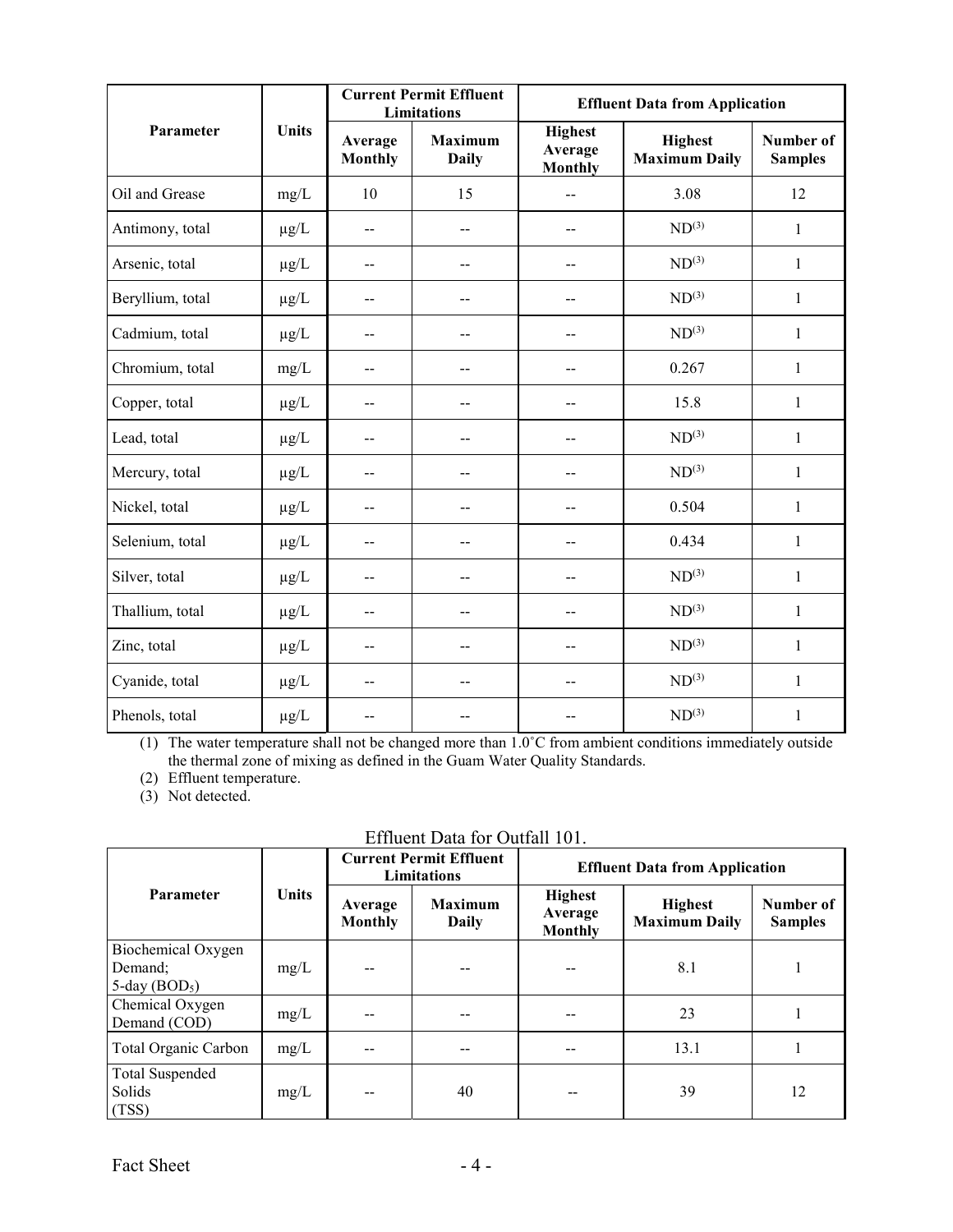|                        |                   |                           | <b>Current Permit Effluent</b><br><b>Limitations</b> | <b>Effluent Data from Application</b>       |                                        |                             |  |
|------------------------|-------------------|---------------------------|------------------------------------------------------|---------------------------------------------|----------------------------------------|-----------------------------|--|
| Parameter              | Units             | Average<br><b>Monthly</b> | <b>Maximum</b><br><b>Daily</b>                       | <b>Highest</b><br>Average<br><b>Monthly</b> | <b>Highest</b><br><b>Maximum Daily</b> | Number of<br><b>Samples</b> |  |
| Ammonia<br>(as N)      | mg/L              |                           |                                                      |                                             | 1.21                                   |                             |  |
| Flow                   | <b>MGD</b>        |                           |                                                      | 0.20                                        | 0.20                                   | 1                           |  |
| pH                     | Standard<br>Units |                           | Within 6.5 and 8.5 at all<br>times.                  | $7.45 - 8.27$<br>$(min-max)$                | 5                                      |                             |  |
| Fluoride               | mg/L              |                           | 1.5                                                  |                                             | 0.225                                  |                             |  |
| Nitrate-Nitrite (as N) | mg/L              |                           | 0.5                                                  |                                             | 2.5                                    |                             |  |
| Oil and Grease         | mg/L              | 10                        | 15                                                   | --                                          | 11.9                                   | 12                          |  |
| Iron, total            | $\mu$ g/L         |                           | 50                                                   |                                             | 250                                    | 1                           |  |
| Copper, total          | $\mu$ g/L         | --                        | 3.1                                                  |                                             | 130                                    | 1                           |  |
| Nickel, total          | mg/L              |                           | 8.2                                                  |                                             | 44                                     | 1                           |  |

 The permittee did not apply to discharge from previously-permitted Outfall 002, and effluent data from Outfall 002 was therefore not included in the application.

# VI. DETERMINATION OF NUMERICAL EFFLUENT LIMITATIONS

 an evaluation of the technology used to treat the pollutant (e.g., "technology-based effluent limits") and the water quality standards applicable to the receiving water (e.g., "water quality- based effluent limits"). EPA has established the most stringent of applicable technology-based or water quality-based standards in the permit, as described below. EPA has developed effluent limitations and monitoring requirements in the permit based on

# A. Applicable Technology-Based Effluent Limitations

### Effluent Limitations Guidelines (ELGs)

 EPA has established national standards based on the performance of treatment and control technologies for wastewater discharges to surface waters for certain industrial categories. Effluent limitations guidelines represent the greatest pollutant reductions that are economically achievable for an industry, and are based on Best Practicable Control Technology (BPT), Best Conventional Pollutant Control Technology (BCT), and Best Available Technology Economically Achievable (BAT). (Sections 304(b)(1), 304(b)(4), and 304(b)(2) of the CWA, respectively).

 The facility is engaged in electric power production using two fossil fuel-fired steam turbine generators (Units 1 and 2), which use a steam water system as the thermodynamic medium, with applicable SIC code 4931. In accordance with the applicable ELGs, technology-based effluent limitations are included for the following pollutants based on federal effluent limitation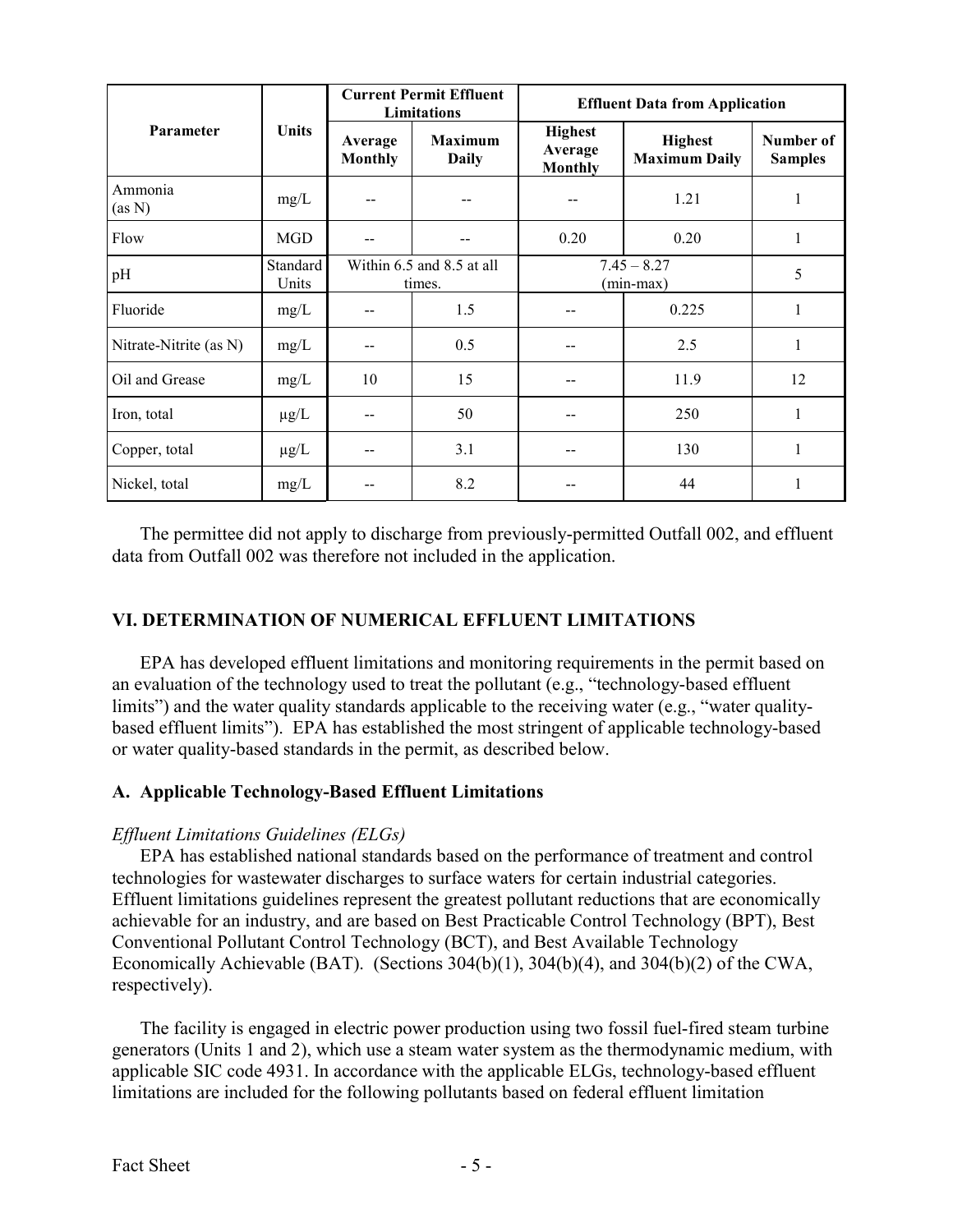guidelines for the Steam Electric Power Generating Point Source Category, which were promulgated on November 10, 1982 (40 CFR 423).

Units 1 and 2 were originally placed in service in 1974 and 1975, respectively. Therefore, applicable effluent ELGs represent the degree of effluent reduction attainable by the application of BPT and BAT for once through cooling water from a plant with a total rated electric generating capacity of 25 or more MW. These requirements are described below.

- 1. There shall be no discharge of polychlorinated biphenyl (PCB) compounds such as those commonly used for transformer fluid. (40 CFR 423.12(b)(2) and 40 CFR 423.13(a))
- 2. The quantity of pollutants discharged in once through cooling water shall not exceed the quantity determined by multiplying the flow of once through cooling water sources times the concentration listed in the following table:

|                                                  | <b>BPT</b> effluent limitations        |                                        |  |  |  |  |
|--------------------------------------------------|----------------------------------------|----------------------------------------|--|--|--|--|
| <b>Pollutant or pollutant</b><br>property        | <b>Maximum</b> concentration<br>(mg/l) | <b>Average concentration</b><br>(mg/l) |  |  |  |  |
| Free available chlorine                          |                                        |                                        |  |  |  |  |
| $(40 \cap \text{ED} 422 12(\text{L})(\text{L}))$ |                                        |                                        |  |  |  |  |

(40 CFR 423.12(b)(6))

- 3. Neither free available chlorine nor total residual chlorine may be discharged from any unit for more than two hours in any one day and not more than one unit in any plant may discharge free available or total residual chlorine at any one time unless the utility can demonstrate to the Regional Administrator or State, if the State has NPDES permit issuing authority, that the units in a particular location cannot operate at or below this level or chlorination. (40 CFR 423.12(b)(8))
- 4. At the permitting authority's discretion, the quantity of pollutants allowed to be discharged may be expressed as a concentration limitation instead of the mass-based limitations specified in the above sections. Concentration limitations shall be those concentrations specified in the above sections. (40 CFR 423.12(b)(12) and 40 CFR 423.13(m))
- 5. For any plant with a total rated electric generating capacity of 25 or more megawatts, the quantity of pollutants discharged in once through cooling water from each discharge point shall not exceed the quantity determined by multiplying the flow of once through cooling water from each discharge point times the concentration listed in the following table:

|                                  | <b>BAT Effluent Limitations</b>     |
|----------------------------------|-------------------------------------|
| Pollutant or pollutant property  | <b>Maximum concentration (mg/l)</b> |
| Total residual chlorine          | 0.20                                |
| $(40 \text{ CFR } 423.13(b)(1))$ |                                     |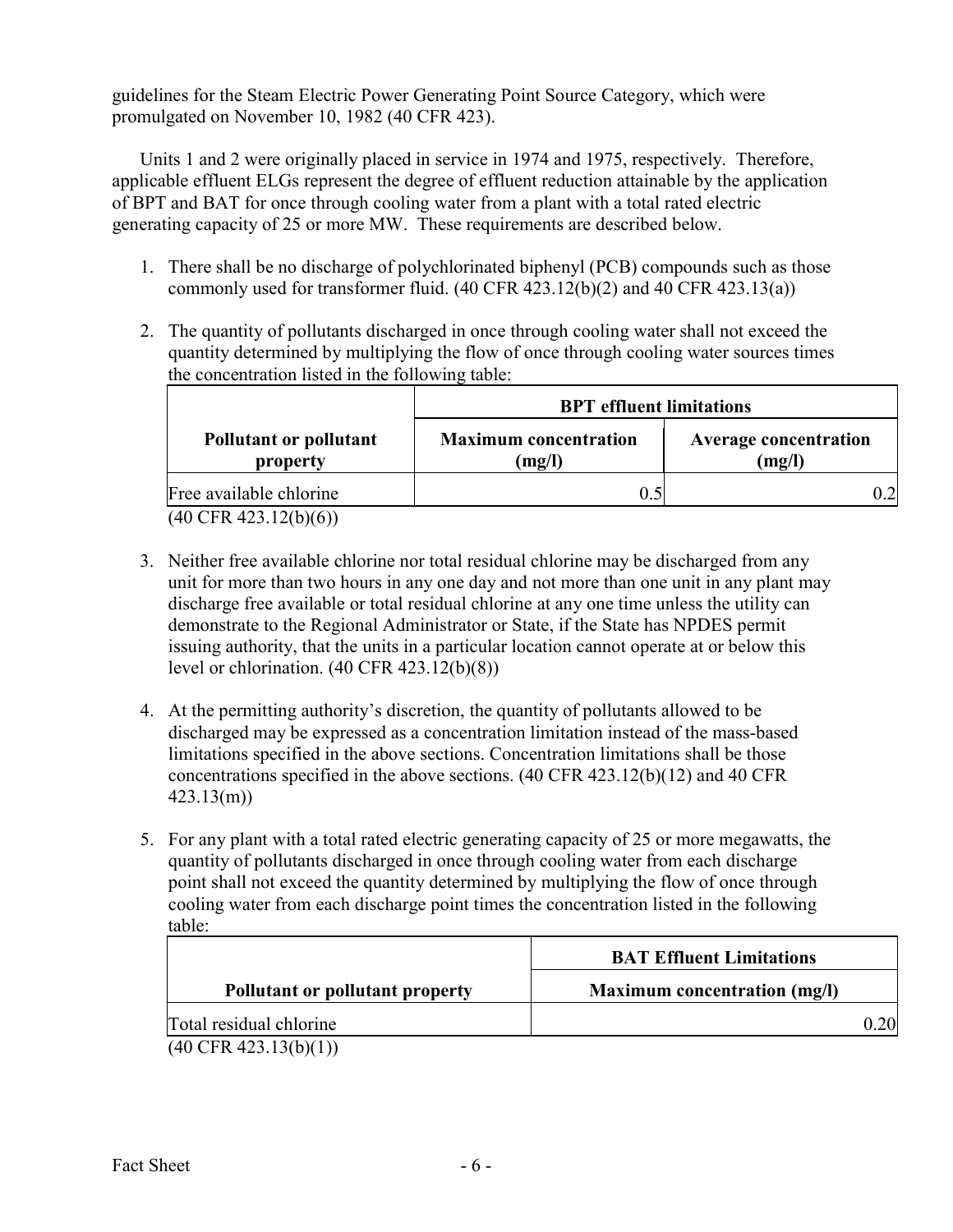6. Total residual chlorine may not be discharged from any single generating unit for more than two hours per day unless the discharger demonstrates to the permitting authority that discharge for more than two hours is required for macroinvertebrate control. Simultaneous multi-unit chlorination is permitted. (40 CFR 423.13(b)(2))

### Polychlorinated biphenyl compounds (PCBs)

Existing limits for PCBs have been retained based on BAT and BPT.

#### Chlorine

 Because total residual chlorine includes all free available chlorine, the existing maximum daily effluent limit of 200  $\mu$ g/L (0.20 mg/L) for total residual chlorine has been retained to be protective of all BAT and BPT standards for chlorine in once through cooling water discharges, and is only applicable in the case that the permittee uses chlorine for disinfection at the facility.

### Oil and Grease

 Existing limits for oil and grease have been retained based on best professional judgment (BPJ) and are consistent with EPA-issued permits across the region and, more specifically, in Guam.

### B. Water Quality-Based Effluent Limitations

 authority determines that a discharge causes, has the reasonable potential to cause, or contributes to an excursion above any water quality standard (40 CFR 122.44(d)(1)). Water quality-based effluent limitations are required in NPDES permits when the permitting

 cause, or contributes to an excursion above narrative or numeric criteria, the permitting authority shall use procedures which account for existing controls on point and non-point sources of pollution, the variability of the pollutant or pollutant parameter in the effluent, the sensitivity of the species to toxicity testing (when evaluating whole effluent toxicity) and where appropriate, the dilution of the effluent in the receiving water  $(40 \text{ CFR } 122.44(d)(1)(ii))$ . When determining whether an effluent discharge causes, has the reasonable potential to

provided in the Technical Support Document for Water Quality-Based Toxics Control (TSD) (Office of Water, U.S. EPA, March 1991) and the U.S. EPA NPDES Permit Writers' Manual (Office of Water, U.S. EPA, September 2010). These factors include: EPA evaluated the reasonable potential to discharge toxic pollutants according to guidance

- 1. Applicable standards, designated uses and impairments of receiving water
- 2. Dilution in the receiving water
- 3. Type of industry
- 4. History of compliance problems and toxic impacts
- 5. Existing data on toxic pollutants Reasonable Potential Analysis

### 1. Applicable Standards, Designated Uses and Impairments of Receiving Water

 objectives in the 2015 Revision of the Water Quality Standards ("GWQS") and identified impairments for the receiving water as described in Section IV, above. The Guam Environmental Protection Agency's ("GEPA") established water quality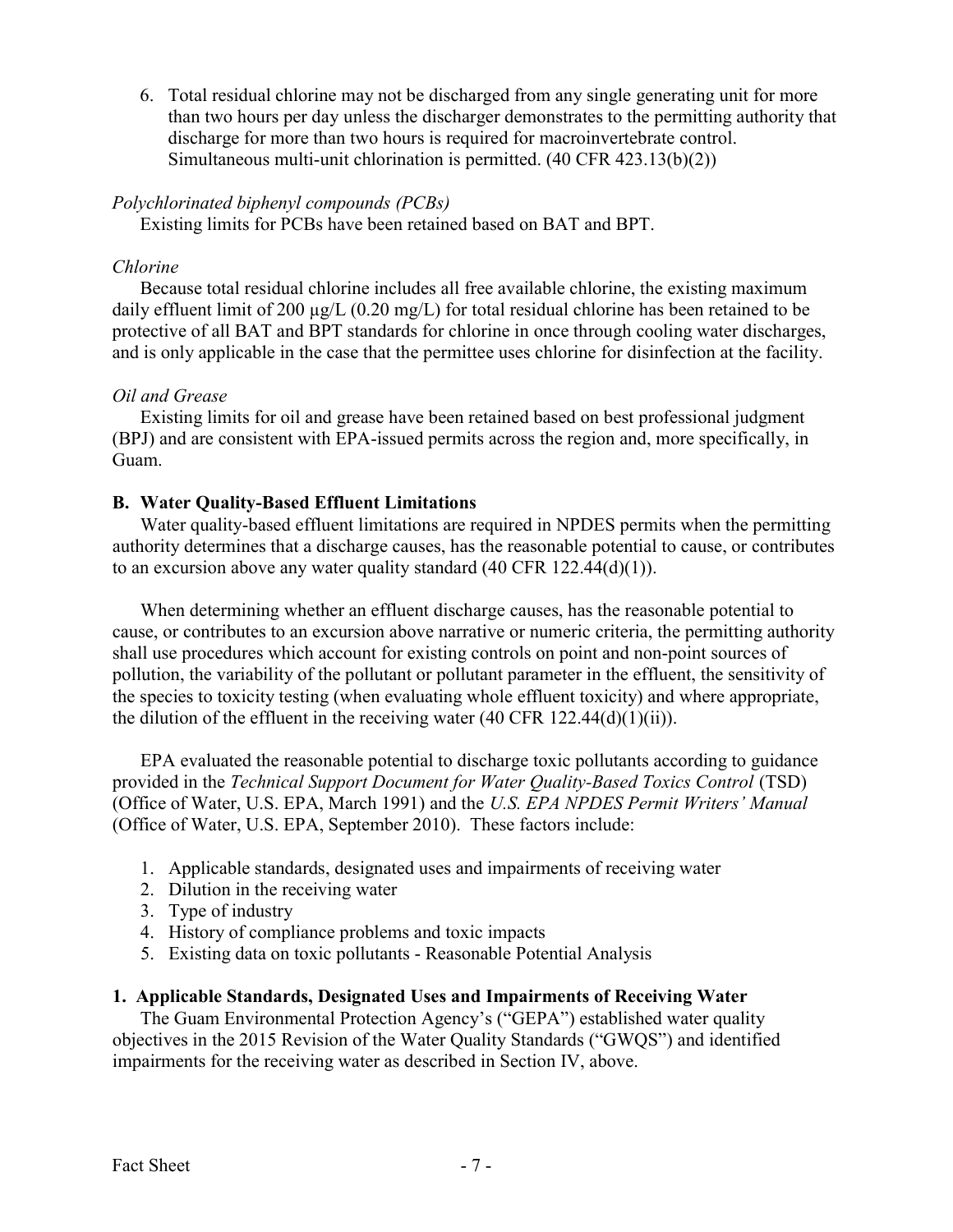Piti Channel was listed as assessed and not impaired in GEPA's 2016 Integrated Report. No TMDLs have been adopted for Piti Channel. TMDLs for enterococcus at Guam's northern and southern beaches were adopted in December 2013 and February 2015, respectively. Limits for enterococcus are incorporated into the permit based on applicable water quality standards for M-3 waters (see Section VI.C).

## 2. Dilution in the Receiving Water

 Mixing zones are approved in GWQS for Thermal Discharges (§5104(e)(2)(C)), which states, "The zone of mixing for the Piti/Cabras Power Plants combined is the Piti Channel, from the power plants to a distance three hundred (300) feet back from where the channel joins the harbor proper, and from there to a depth of about one (1) meter or 3.28 feet to a line from the GORCO Pier and the Navy Fuel Pier on Dry Dock Island."

## 3. History of Compliance Problems and Toxic Impacts

 The facility was inspected by EPA and Guam EPA on January 29, 2014 and March 7, 2016. The 2016 inspection was to determine compliance and status of the facility specifically related to the fire and oil spill that occurred in August 2015.

 The 2014 inspection noted several deficiencies: (1) continued unauthorized discharge of air dryer turbocharger condensate through Outfall 101; (2) west ponding basin was not being maintained and may be an unauthorized discharge due to hydraulic connection; (3) oil water separator discharging to sewer system was not being properly maintained; (4) effluent violations for chronic whole effluent toxicity and incomplete Initial Investigation TRE Work Plan and Special Toxicity Study; and (5) stormwater effluent limitations at Outfall 101 demonstrated exceedances of nickel, copper, iron, and TSS measured at the Outfall.

 The 2016 inspection, which did not include a detailed review of impingement/entrainment studies, effluent limitations, or records/reports, did not note any concerns based on visual observation of the facility. The inspection report stated that due to the closure of Units 3 and 4, there was no evidence of continued unauthorized discharge of air dryer turbocharger condensate through Outfall 101, and that the west ponding basin had been thoroughly cleaned as a result of the spill. No sheen, oil residue, or excess sedimentation was observed at the ponding basin.

# 4. Existing Data on Toxic Pollutants

 to 2019 (as accessed through EPA's Enforcement and Compliance History Online), EPA has conducted a reasonable potential analysis based on statistical procedures outlined in EPA's Technical Support Document for Water Quality-based Toxics Control herein after referred to as EPA's TSD (EPA 1991). These statistical procedures result in the calculation of the projected maximum effluent concentration based on monitoring data to account for effluent variability and a limited data set. The projected maximum effluent concentrations were estimated assuming a coefficient of variation of 0.6 and the 99 percent confidence interval of the 99<sup>th</sup> percentile based on an assumed lognormal distribution of daily effluent values (sections 3.3.2 and 5.5.2 of EPA's TSD). EPA calculated the projected maximum effluent concentration for each pollutant using the following equation: Based on effluent data in discharge monitoring reports submitted by the permittee from 2014

Projected maximum concentration =  $C_e \times reasonable$  potential multiplier factor.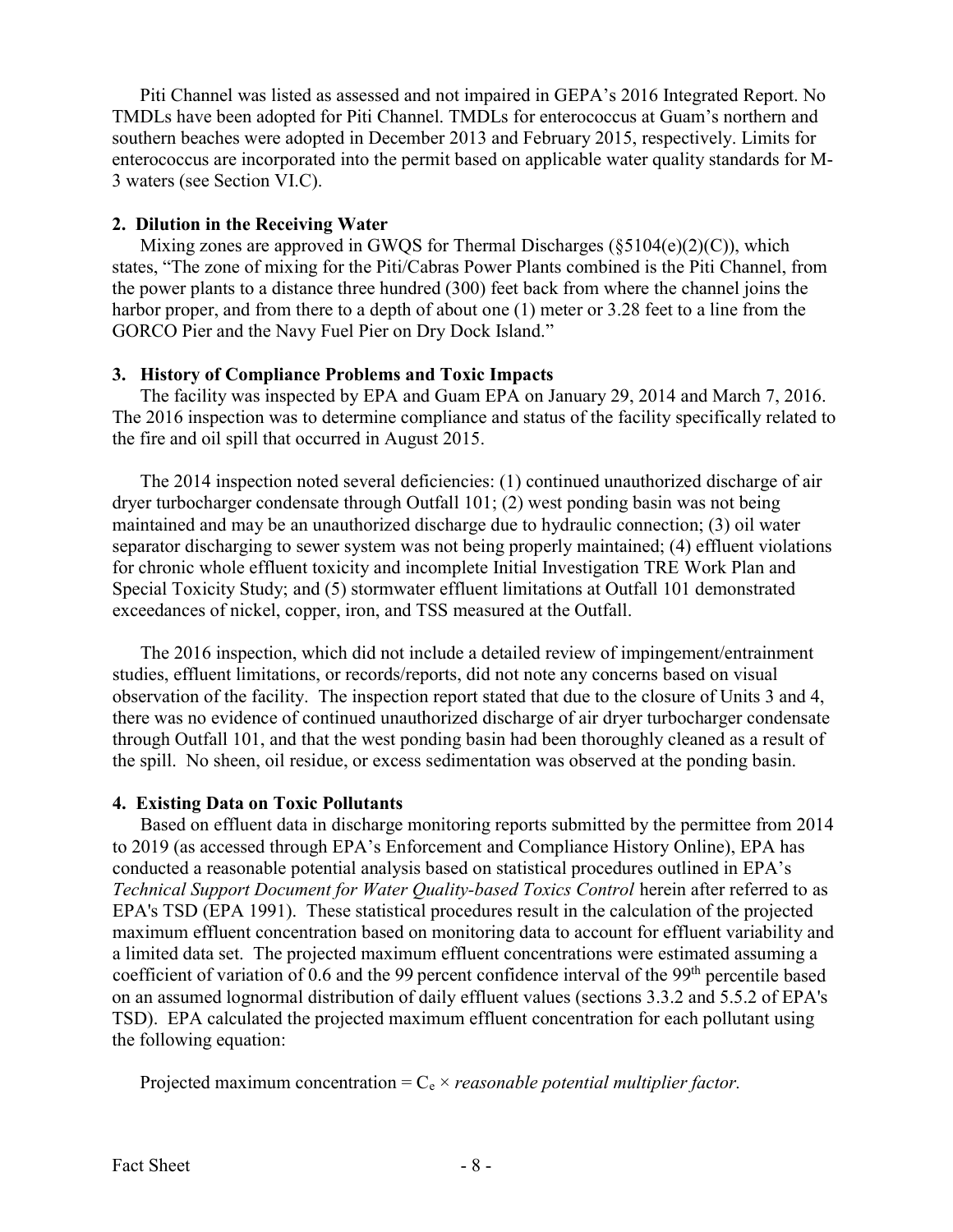Where, "C<sub>e</sub>" is the reported maximum effluent value and the multiplier factor is obtained from Table 3-1 of the TSD.

 Because Units 3 and 4 are no longer operational, and the permittee did not apply to discharge from Outfall 002, a reasonable potential analysis was not performed for Outfall 002.

| Parameter <sup>(1)</sup>           | <b>Maximum</b><br><b>Observed</b><br>Concentration | $\boldsymbol{n}$ | RP<br><b>Multiplier</b> | Projected<br><b>Maximum</b><br><b>Effluent</b><br>Concentration | <b>Most Stringent</b><br><b>Water Quality</b><br><b>Criterion</b>              | <b>Statistical</b><br>Reasonable<br>Potential? |
|------------------------------------|----------------------------------------------------|------------------|-------------------------|-----------------------------------------------------------------|--------------------------------------------------------------------------------|------------------------------------------------|
| Mercury, total<br>recoverable      | $3.47 \mu g/L$                                     | 2                | 7.4                     | $25.678 \mu g/L$                                                | $0.025 \mu g/L$<br>(aquatic life,<br>chronic)                                  | Y                                              |
| Oil & grease, total<br>recoverable | $13.5 \text{ mg/L}$                                | 14               | 2.6                     | $35.1 \text{ mg/L}$                                             | None                                                                           | N                                              |
| Enterococci                        | 166.5<br>CFU/100mL                                 | 18               | 2.4                     | 399.6<br>CFU/100mL                                              | 35 CFU/100<br>mL                                                               | Y                                              |
| Phenol                             | $6.8 \ \mu g/L$                                    | $\mathbf{1}$     | 13.2                    | 89.76 µg/L                                                      | $8.2 \mu g/L$<br>(human health,<br>for<br>consumption<br>of organism<br>only)  | Y                                              |
| Antimony, total<br>recoverable     | $1.52 \mu g/L$                                     | $\overline{2}$   | 7.4                     | $11.248 \mu g/L$                                                | 4300 $\mu$ g/L<br>(human health,<br>for<br>consumption<br>of organism<br>only) | N                                              |
| Copper, total<br>recoverable       | $17.3 \mu g/L$                                     | 3                | 5.6                     | $96.88 \mu g/L$                                                 | $3.1 \mu g/L$<br>(aquatic life,<br>chronic)                                    | Y                                              |
| Lead, total<br>recoverable         | 4.83 $\mu$ g/L                                     | 2                | 7.4                     | $35.742 \mu g/L$                                                | $8.1 \mu g/L$<br>(aquatic life,<br>chronic)                                    | Y                                              |
| Cadmium, total<br>recoverable      | $1.67 \mu g/L$                                     | $\overline{2}$   | 7.4                     | $12.358 \mu g/L$                                                | 9.3 $\mu$ g/L<br>(aquatic life,<br>chronic)                                    | Y                                              |
| Zinc, total<br>recoverable         | $2.49 \mu g/L$                                     | $\mathbf{1}$     | 13.2                    | $32.868 \mu g/L$                                                | $86 \mu g/L$<br>(aquatic life,<br>chronic)                                     | $\mathbf N$                                    |

Summary of Reasonable Potential Statistical Analysis for Outfall 001: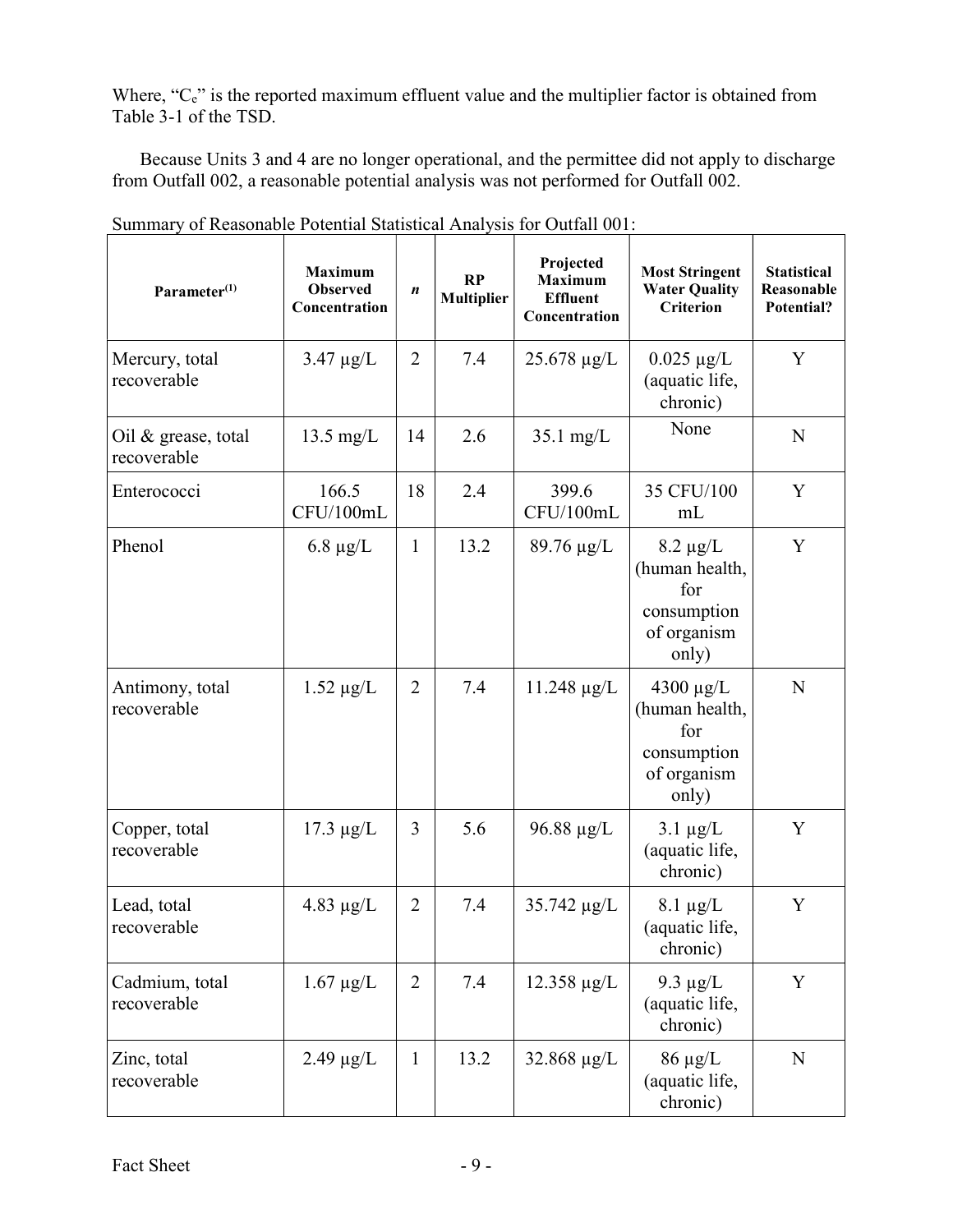| Silver, total<br>recoverable                                                                                 | $1.67 \mu g/L$                                     | $\overline{2}$ | 7.4 | $12.358 \mu g/L$     | $2.3 \mu g/L$<br>(aquatic life,<br>acute)   | Y           |
|--------------------------------------------------------------------------------------------------------------|----------------------------------------------------|----------------|-----|----------------------|---------------------------------------------|-------------|
| Nickel, total<br>recoverable                                                                                 | 78.6 $\mu$ g/L                                     | 3              | 5.6 | $440.16 \mu g/L$     | $8.2 \mu g/L$<br>(aquatic life,<br>chronic) | Y           |
| Chromium, trivalent<br>(as Cr)                                                                               | 5.55 $\mu$ g/L                                     | $\overline{2}$ | 7.4 | $41.07 \mu g/L$      | None                                        | ${\bf N}$   |
| Chromium,<br>hexavalent (as Cr)                                                                              | $10 \mu g/L$                                       | $\overline{2}$ | 7.4 | $74 \mu g/L$         | $50 \mu g/L$<br>(aquatic life,<br>chronic)  | Y           |
| Selenium, total<br>recoverable                                                                               | $0.133 \mu g/L$                                    | $\overline{2}$ | 7.4 | $0.9842 \mu g/L$     | $71 \mu g/L$<br>(aquatic life,<br>chronic)  | $\mathbf N$ |
| Arsenic, total<br>recoverable                                                                                | $0.191 \mu g/L$                                    | $\overline{2}$ | 7.4 | $1.4134 \mu g/L$     | $36 \mu g/L$<br>(aquatic life,<br>chronic)  | N           |
| Fluoride                                                                                                     | $1.96$ mg/L                                        | $>20$          | 2.3 | $4.508$ mg/L         | $1.50$ mg/L                                 | Y           |
| Total suspended<br>solids                                                                                    | $119$ mg/L                                         | $>20$          | 2.3 | $273.7 \text{ mg/L}$ | $40 \text{ mg/L}$                           | Y           |
| pH                                                                                                           | Highest<br>$max=8.7$ SU<br>Lowest<br>$min=7.58$ SU | >20            | N/A |                      | 6.5-8.5 SU                                  | Y           |
| Toxicity - Pass/Fail<br>Static 20 Minute<br><b>Fertilization Chronic</b><br>Tripneustes gratilla             | Fail                                               | $\overline{2}$ | N/A |                      | Pass                                        | Y           |
| Toxicity - Pass/Fail<br>Static 20 Minute<br><b>Fertilization Chronic</b><br>Strongylocentrotus<br>purpuratus | Pass                                               | $\mathbf{1}$   | N/A |                      | Pass                                        | $\mathbf N$ |

<sup>(1)</sup> For purposes of RP analysis, parameters measured as Non-Detect are considered to be zeroes. Only pollutants detected are included in this analysis.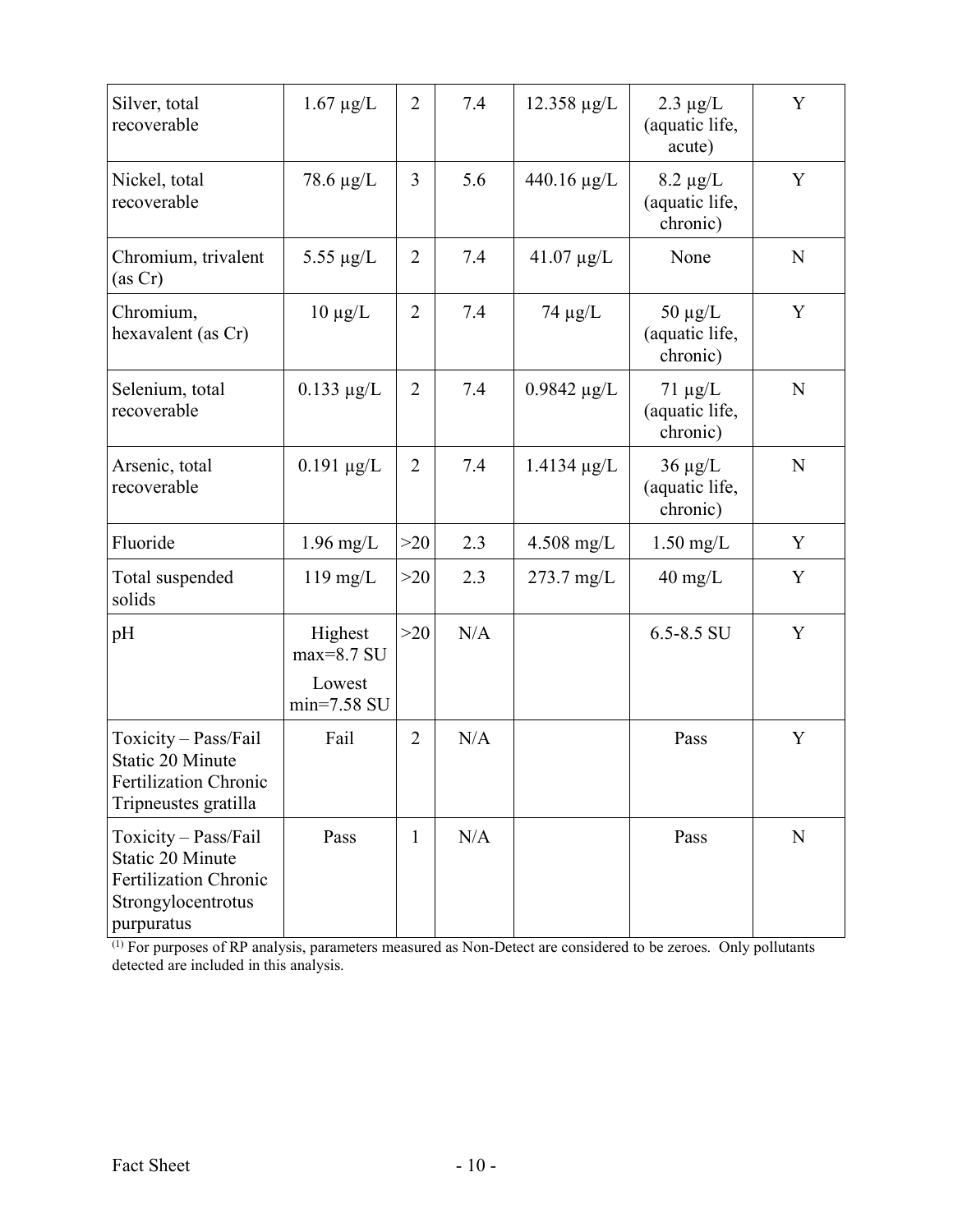| Parameter <sup>(1)</sup>                 | <b>Maximum</b><br><b>Observed</b><br>Concentration | $\boldsymbol{n}$ | RP<br><b>Multiplier</b> | Projected<br><b>Maximum Effluent</b><br>Concentration | <b>Most Stringent</b><br><b>Water Quality</b><br><b>Criterion</b> | <b>Statistical</b><br>Reasonable<br><b>Potential?</b> |
|------------------------------------------|----------------------------------------------------|------------------|-------------------------|-------------------------------------------------------|-------------------------------------------------------------------|-------------------------------------------------------|
| Oil $\&$ grease,<br>total<br>recoverable | $37.2 \text{ mg/L}$                                | 17               | 2.5                     | 93 mg/ $L$                                            | None                                                              | N                                                     |
| Copper, total<br>recoverable             | $703 \mu g/L$                                      | 4                | 4.7                     | 3304.1 $\mu$ g/L                                      | $3.1 \mu g/L$<br>(aquatic life,<br>chronic)                       | Y                                                     |
| Nickel, total<br>recoverable             | 544 $\mu$ g/L                                      | $\overline{4}$   | 4.7                     | 2556.8 µg/L                                           | $8.2 \mu g/L$<br>(aquatic life,<br>chronic)                       | Y                                                     |
| Iron, total<br>recoverable               | $3.165$ mg/L                                       | $\overline{4}$   | 4.7                     | 14.8755 mg/L                                          | $0.05$ mg/L                                                       | Y                                                     |
| Fluoride                                 | $0.45$ mg/L                                        | 3                | 5.6                     | $2.52 \text{ mg/L}$                                   | $1.5 \text{ mg/L}$                                                | Y                                                     |
| Nitrate $+$<br>Nitrite total<br>(as N)   | $2.5 \text{ mg/L}$                                 | $\overline{4}$   | 4.7                     | $11.75$ mg/L                                          | $0.50 \text{ mg/L}$<br>(Nitrate-<br>nitrogen)                     | $Y^{(2)}$                                             |
| Total<br>suspended<br>solids             | $100 \text{ mg/L}$                                 | >20              | 2.3                     | $230$ mg/L                                            | $40 \text{ mg/L}$                                                 | Y                                                     |
| pH                                       | Highest<br>$max=9.86$ SU                           | >20              | N/A                     |                                                       | $6.5 - 8.5$ SU                                                    | Y                                                     |
|                                          | Lowest<br>$min=6.76$ SU                            |                  |                         |                                                       |                                                                   |                                                       |

Summary of Reasonable Potential Statistical Analysis for Outfall 101:

 (1) For purposes of RP analysis, parameters measured as Non-Detect are considered to be zeroes. Only pollutants detected are included in this analysis.

 (2) The applicable water quality standard, from 22 GAR §5103(c)(3)(B), is expressed as "Nitrate-nitrogen (N03-N) shall not exceed 0.50 mg/L." Water quality standards have not been established in the receiving water for nitrite or nitrate+nitrite. Since the permittee provided only nitrate+nitrite monitoring data, the projected maximum concentration of which is 23.5 times greater than the applicable water quality standard for nitrate, EPA has determined the discharge has reasonable potential to exceed this standard.

 The analyses above demonstrate reasonable potential to exceed water quality standards for mercury, enterococci, phenol, copper, lead, cadmium, silver, nickel, hexavalent chromium, fluoride, and total suspended solids at Outfall 001, and copper, nickel, iron, fluoride, nitrate, and total suspended solids at Outfall 101. Therefore, effluent limits are included for those pollutants at those respective outfalls.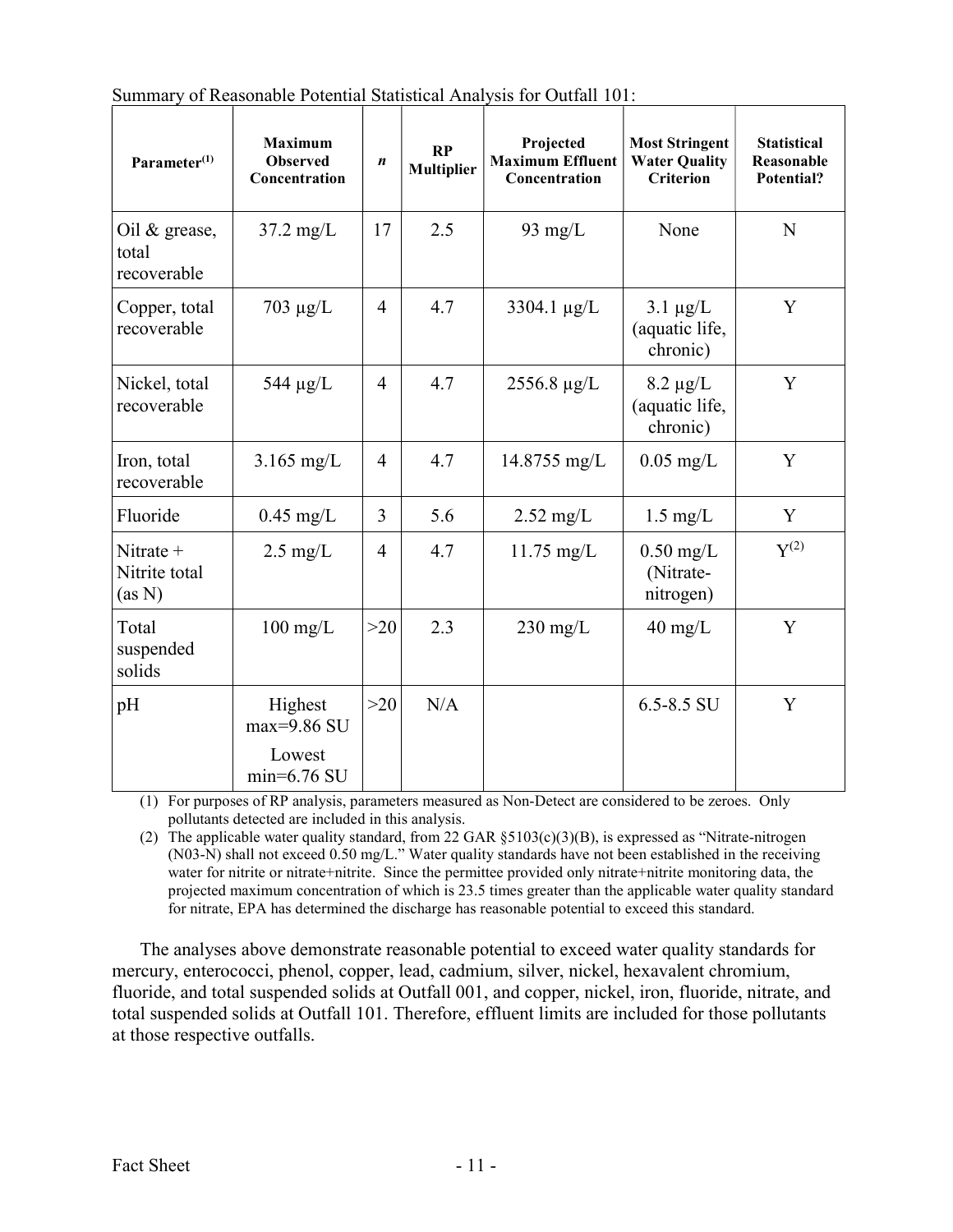### C. Rationale for Numeric Effluent Limits and Monitoring

 EPA evaluated the typical pollutants expected to be present in the effluent and selected the most stringent of applicable technology-based standards or water quality-based effluent limitations. Where effluent concentrations of toxic parameters are unknown or are not reasonably expected to be discharged in concentration that have the reasonable potential to cause or contribute to water quality violations, EPA may establish monitoring requirements in the permit. Where monitoring is required, data will be re-evaluated and the permit may be re-opened to incorporate effluent limitations as necessary.

### Flow

 No limits established for flow, but flow rates must be monitored and reported. If no flow meter is available, volume of discharge is required to be calculated based on pump run times.

### Total Suspended Solids

 GWQS state that for M-3 waters, concentrations of suspended matter at any point shall not be increased more than twenty-five percent from ambient at any time, and the total concentration should not exceed 40 mg/l, expect when due to natural conditions. Because no ambient water data for TSS has been presented to EPA, the TSS limit of 40 mg/L has been retained from the previous permit based on GWQS.

### $pH$

 GWQS state that for M-3 waters the pH of the receiving water should be between 6.5-8.5 standard units with variations of no greater than 0.5 s.u. from ambient conditions except due to natural causes. pH limits are retained from the previous permit based on GWQS.

### Temperature

GWQS state that receiving water temperature shall not be altered more than  $1.0^{\circ}$ C (1.8°F) from ambient conditions. GWQS also grant a thermal mixing zone. As discussed in Section VI.B.2 above, GWQS grants a specific mixing zone for Piti and Cabras thermal discharges. The described mixing zone is incorporated into the permit. Temperature limits for Outfall 001 are retained from the previous permit.

## Fluoride, Enterococci, Phenol, Cadmium, Chromium (hexavalent), Copper, Lead, Mercury, Nickel, and Silver for Outfall 001

 hexavalent chromium, copper, lead, mercury, nickel, and silver and all show a reasonable potential to cause or contribute to an exceedance of water quality standards. Limits have been incorporated into the permit based on applicable water quality standards. Based on analysis of effluent data for Outfall 001, fluoride, enterococci, phenol, cadmium,

## Nitrate, Copper, Iron, Nickel, and Fluoride for Outfall 101

 show a reasonable potential to cause or contribute to an exceedance of applicable water quality standards. Nitrate-Nitrite limits have been changed to Nitrate nitrogen limits to reflect GWQS; the remaining limits have been retained from the previous permit based on applicable water quality standards. Based on analysis of effluent data for Outfall 101, nitrate, copper, iron, nickel, and fluoride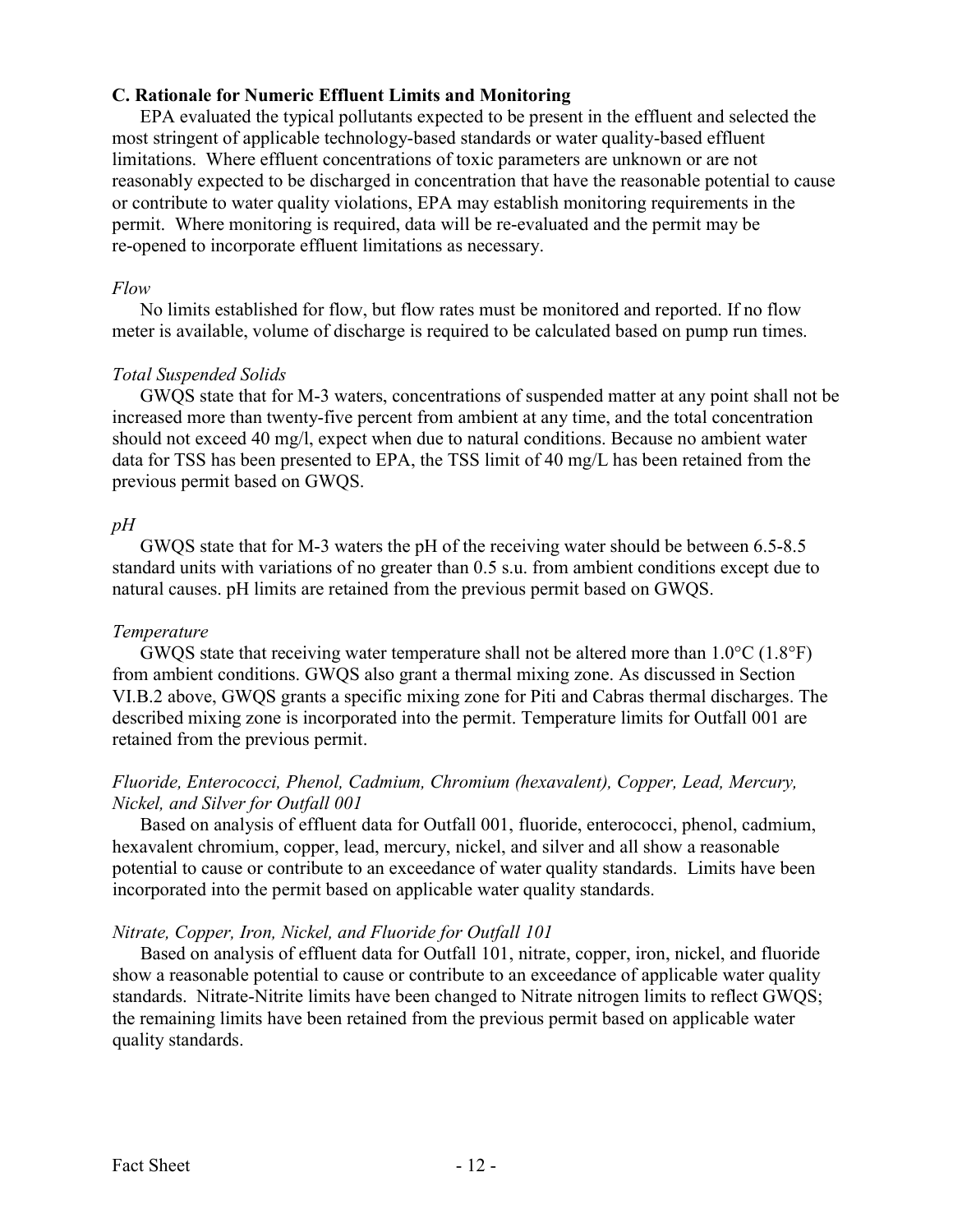#### **Orthophosphate**

 mg/L. Monitoring for orthophosphate was not required under the previous permit. Therefore, quarterly monitoring requirements for orthophosphate have been added to the permit to determine whether the discharge has reasonable potential to cause or contribute to an exceedance of this water quality standard. GWQS state that for M-3 waters, concentrations of orthophosphate shall not exceed 0.10

### Chronic Whole Effluent Toxicity

 that produce detrimental physiological, acute or chronic responses in human, plant, animal or aquatic life. Compliance with this objective will be determined by use of indicator organisms, analyses of species diversity, population density, growth anomalies, bioassays of appropriate duration, or other appropriate, scientifically defensible methods." Based on analysis of effluent data for Outfall 001, chronic whole effluent toxicity shows a reasonable potential to cause or contribute to an exceedance of water quality standards. Limits have been incorporated into the permit accordingly. GWQS states that "All waters shall be maintained free of toxic substances in concentrations

 No acute toxicity limit or effluent monitoring is required because the chronic toxicity limit is based on a more sensitive biological endpoint (fertilization) than lethality and is considered to protect against acute toxicity. See Part VIII.C for further discussion of testing requirements.

#### D. Anti-Backsliding

 reissuance of an NPDES permit that contains effluent limits and permit conditions less stringent than those established in the previous permit, except as provided in the statute and regulation. Section  $402$ (o) and  $303$ (d)(4) of the CWA and 40 CFR 122.44(l)(1) prohibits the renewal or

 permit and does not allow backsliding. The permit does not establish any effluent limits less stringent than those in the previous

### E. Antidegradation Policy

 antidegradation policy under GWQS §5101(b) require that existing water uses and the level of water quality necessary to protect the existing uses be maintained. EPA's antidegradation policy under CWA Section 303(d)(4) and 40 CFR 131.12 and Guam's

 As described in this document, the permit establishes effluent limits and monitoring requirements to ensure that all applicable water quality standards are met. With the exception of temperature, the permit does not include a mixing zone, therefore these limits will apply at the end of pipe without consideration of dilution in the receiving water. The mixing zone for temperature is specifically granted in the GWQS and therefore is not expected to degrade receiving water quality.

 This permit issuance does not authorize any new or increased flow or relax any effluent limitations from the previous permit. The discharge is not expected to adversely affect the receiving water body.

 Therefore, it is determined that this discharge meets the antidegradation policy set forth in the CWA and GWQS.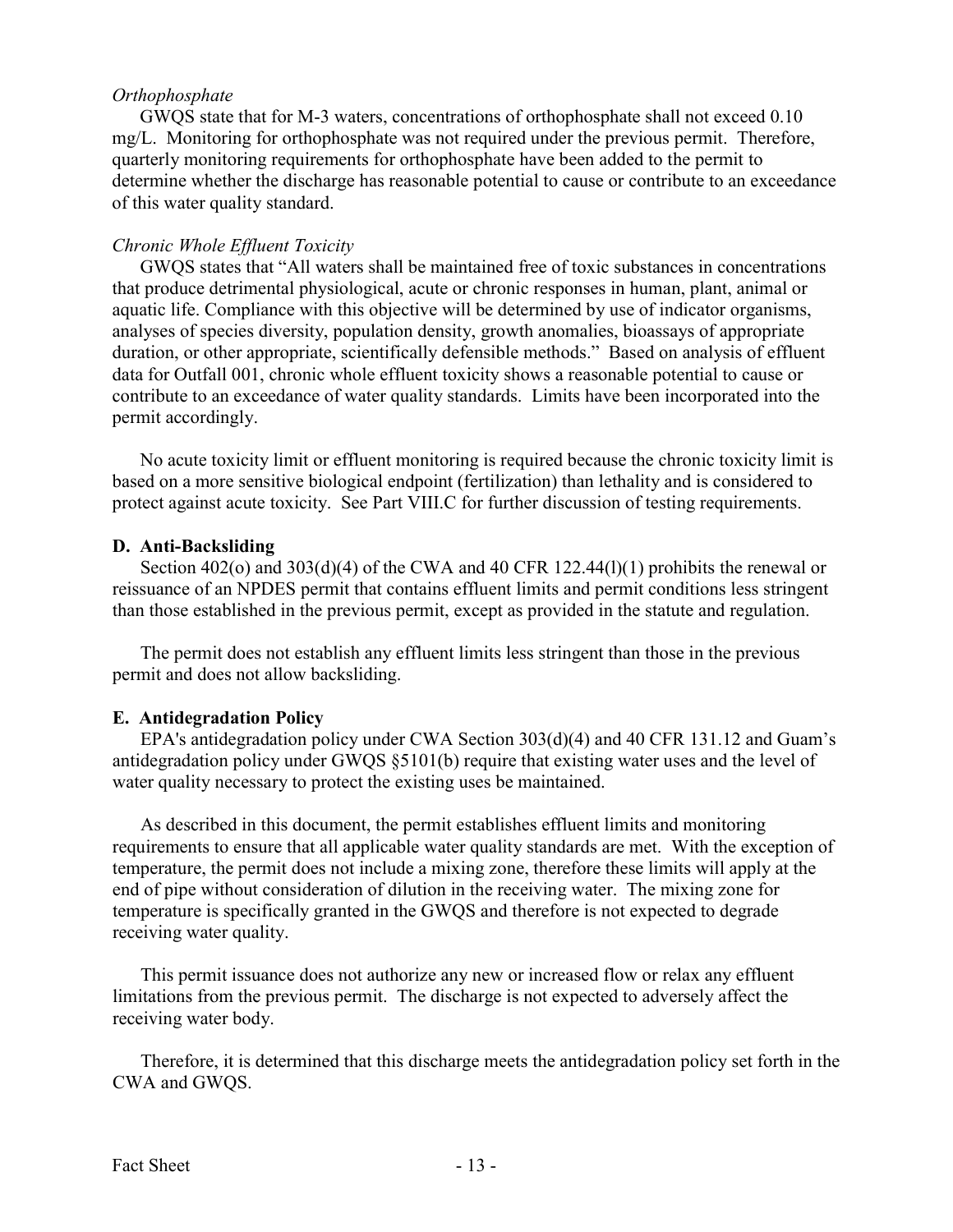## VII. NARRATIVE WATER QUALITY-BASED EFFLUENT LIMITS

 The permit incorporates these applicable narrative water quality standards. GWQS §5103 contains narrative water quality standards applicable to the receiving water.

### VIII. MONITORING AND REPORTING REQUIREMENTS

 where effluent limits have been established, at the minimum frequency specified. Additionally, where effluent concentrations of toxic parameters are unknown or where data are insufficient to determine reasonable potential, monitoring may be required for pollutants or parameters where effluent limits have not been established. The permit requires the permittee to conduct monitoring for all pollutants or parameters

### A. Effluent Monitoring and Reporting

 conditions. The permittee shall perform all monitoring, sampling and analyses in accordance with the methods described in the most recent edition of 40 CFR 136, unless otherwise specified in the permit. All monitoring data shall be reported on monthly DMRs and submitted quarterly as specified in the permit. All DMRs are to be submitted electronically to EPA using NetDMR. The permittee shall conduct effluent monitoring to evaluate compliance with the permit

### B. Priority Toxic Pollutants Scan

 A Priority Toxic Pollutants scan shall be conducted during the fourth year of the five-year permit term to ensure that the discharge does not contain toxic pollutants in concentrations that may cause a violation of water quality standards. The permittee must perform all effluent sampling and analyses for the priority pollutants scan in accordance with the methods described in the most recent edition of 40 CFR 136. 40 CFR 131.36 provides a complete list of Priority Toxic Pollutants. Should the permittee decide to apply antifoulants to the cooling water discharged through Outfall 001, the scan must be conducted during the antifoulants application in order to capture any pollutants contributed by the chemical addition.

# C. Whole Effluent Toxicity (WET) Testing

 The permit establishes limits and monitoring requirements for chronic toxicity. Following 40 CFR 122.44(d)(1), in setting the permit's level for chronic WET and conditions for discharge, EPA is using an Instream Waste Concentration (IWC) for the discharge of 100% effluent representing the effluent dilution allowance of zero necessary to protect the receiving water's narrative water quality standard for toxicity. The permit requires using a short-term chronic WET method (fertilization) with either the purple urchin, Strongylocentrotus purpuratus, or the tropical collector sea urchin, Tripneustes gratilla.

 The WET testing approach chosen for this permit is based on hypothesis testing and is called the Test of Significant Toxicity (TST) (National Pollutant Discharge Elimination System Test of Significant Toxicity Implementation Document, EPA 833-R-10-003, 2010). The TST null hypothesis for chronic toxicity (Ho) is: In-stream Waste Concentration (IWC) mean response (% effluent)  $\leq 0.75$  Control mean response. The TST alternative hypothesis is (Ha): IWC mean response (% effluent) > 0.75 Control mean response. The TST alternative hypothesis is used to set the chronic toxicity WQBEL in this permit, where the result from a single chronic toxicity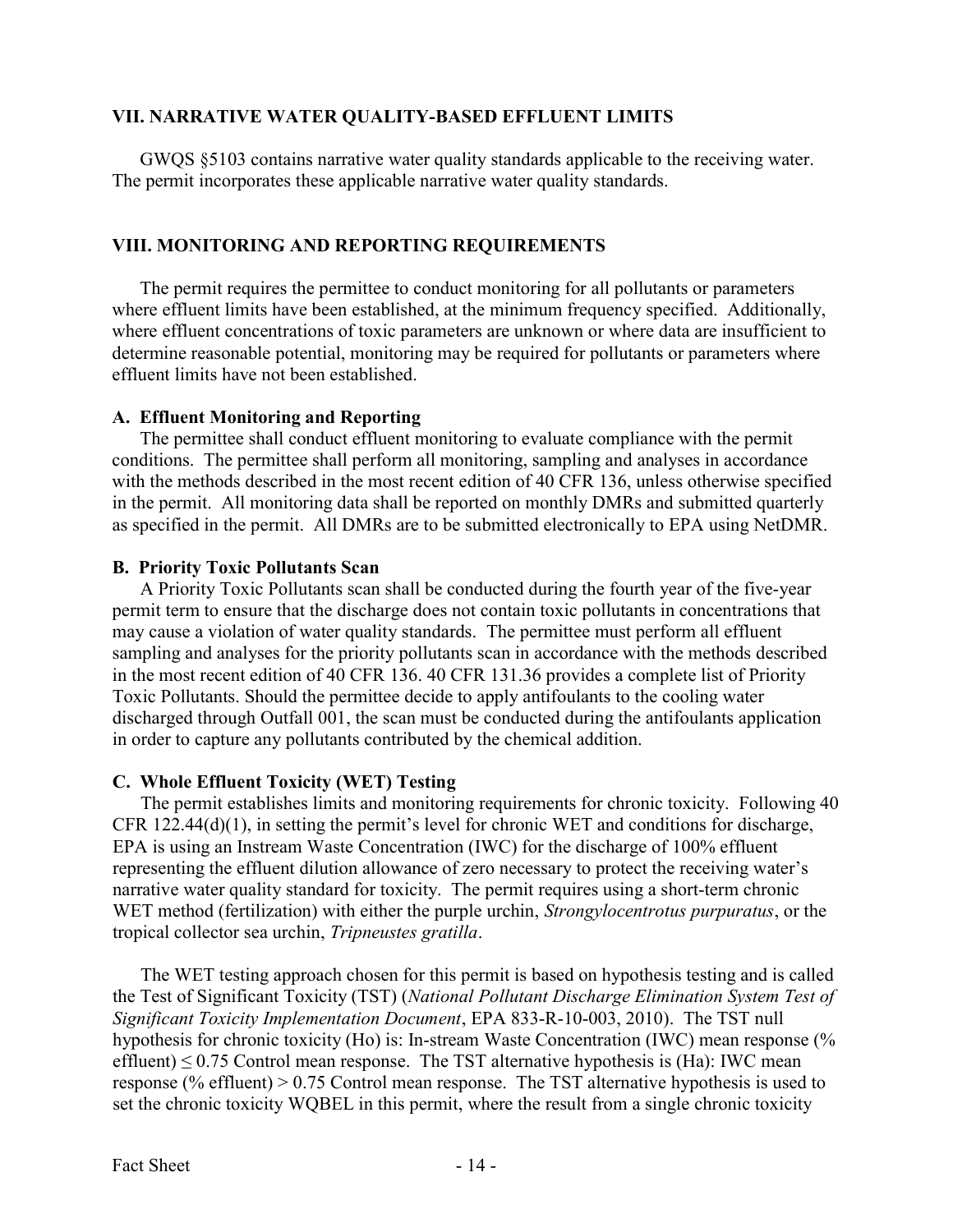test is analyzed using Welch's t-test. An acceptable level of chronic toxicity is demonstrated by statistically rejecting the TST null hypothesis.

The required chronic toxicity IWC for the discharge WQBEL is 100% effluent  $(1/S \times 100)$ , where S is 1, the value used when no initial dilution of the effluent with the receiving water is authorized under a permit. For each chronic toxicity test, the permittee is required to report Pass "0" or Fail "1" on the DMR form. Pass "0" constitutes rejection (i.e., statistical fail) and Fail "1" constitutes non-rejection (i.e., statistical pass) of the TST null hypothesis (Ho), at the required IWC (i.e., IWC mean response (100% effluent)  $\leq 0.75 \times$  Control mean response). This is determined by following the instructions in National Pollutant Discharge Elimination System Test of Significant Toxicity Implementation Document, Appendix A.

## IX. 316(b) DETERMINATION

 Pursuant to CWA Section 316(b) and 40 CFR 401.14, the location, design, construction and capacity of cooling water intake structures (CWIS) of any point source for which a standard is established pursuant to Section 301 or 306 of the Act shall reflect the best technology available (BTA) for minimizing adverse environmental impact.

 On August 15, 2014, EPA promulgated a Final Cooling Water Intakes Rule for Existing Power Generation and Manufacturing Facilities, based on CWA Section 316(b). (79 Fed. Reg. 48300-48439 (August 15, 2014).) The rule established best technology available standards to reduce impingement and entrainment of aquatic organisms. The new regulations became effective on October 14, 2014, and are applicable to point sources with a cumulative DIF greater than 2 MGD where 25% or more of the water withdrawn is used exclusively for cooling purposes.

 Impingement is the process by which fish and other aquatic organisms are trapped and often killed or injured when they are pulled against the CWIS's outer structure or screens as water is withdrawn from a water body. Entrainment is the process by which fish larvae and eggs and other aquatic organisms in the intake flow enter and pass through a CWIS and into a cooling water system, including the condenser or heat exchanger, which often results in the injury or the death of the organisms. (See definitions at 40 CFR 125.92(h) and (n).)

 As described in Section III above, the facility's combined DIF rate for Units 1 and 2 is 172.8 MGD, and combined AIF is 154 MGD.

 Therefore, since the facility has a DIF greater than 2 MGD, and because the percentage of flow used at the facility exclusively for cooling is greater than 25%, the facility is required to meet the BTA standards for impingement mortality and entrainment under 40 CFR 125 Subpart J for existing facilities, including any measures to protect Federally-listed threatened and endangered species and designated critical habitat established under 40 CFR 125.94(g).

 As part of this permit renewal, EPA has determined BTA for the facility and has specified requirements reflecting this BTA in Part II.D of the permit.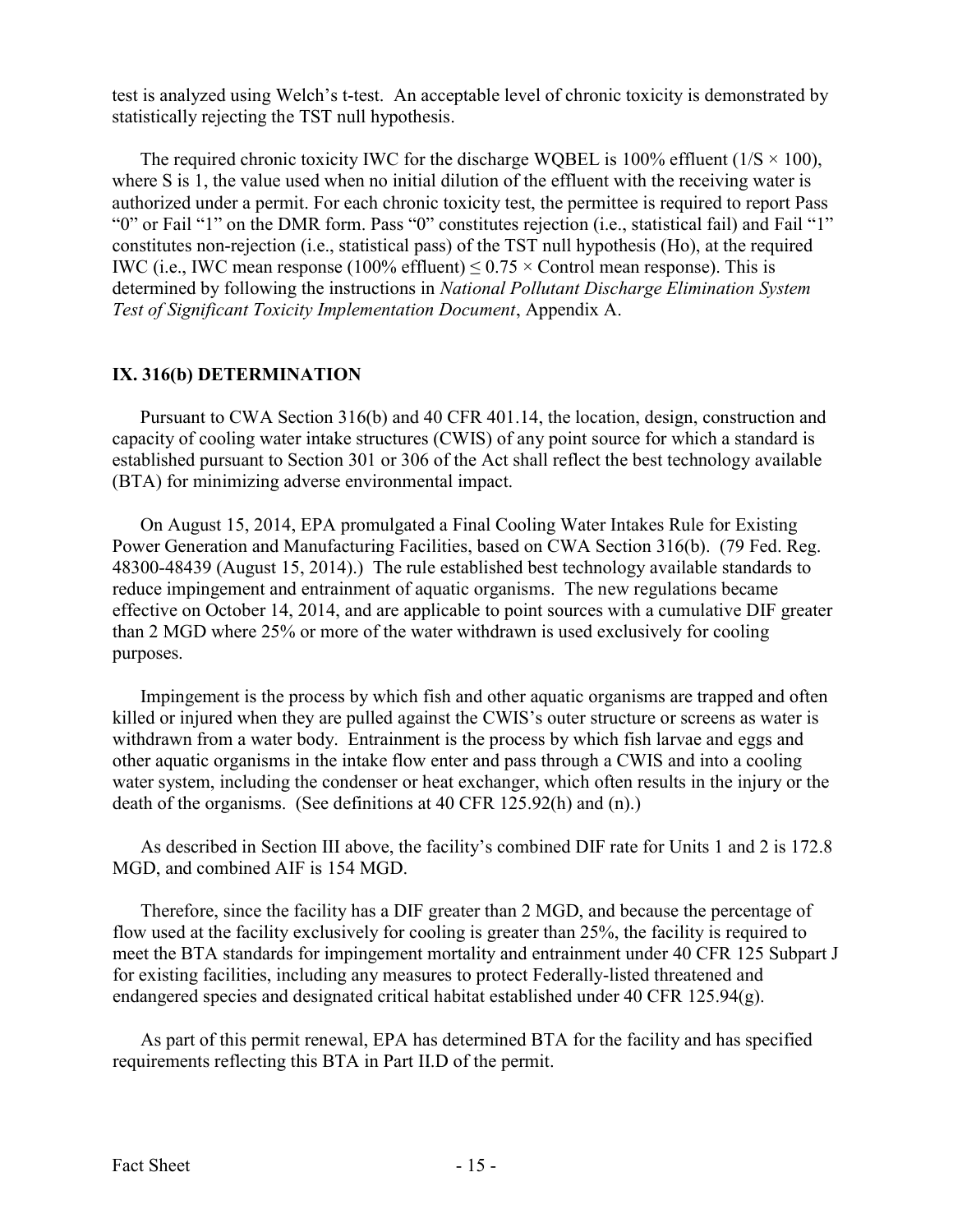### A. Application Summary

 The permittee was submitted information relevant to the CWIS as part of their NPDES application in accordance with 40 CFR  $122.21(r)(2)$  through  $(r)(8)$  as described below:

- Physical Information for Source Water (40 CFR 122.21(r)(2))
- Physical description of CWIS (40 CFR 122.21(r)(3))
- Biological Information for Source Water (40 CFR 122.21(r)(4))
- Cooling Water System Data (40 CFR 122.21(r)(5))
- Impingement Mortality BTA Demonstration (40 CFR 122.21(r)(6))
- Entrainment Performance Studies (40 CFR 122.21(r)(7))
- Operational Status (40 CFR 122.21(r)(8))

The permittee submitted their 40 CFR  $122.21(r)(2)$  through  $(r)(8)$  application materials on March 6, 2012, and provided supplemental 316(b) application materials and a Source Water Characterization and Impingement Assessment in October 2016.

 The "Cabras Power Plant Section Source Water Characterization and Impingement Assessment" (Assessment), prepared by Tenera Environmental, provided (1) information on the source water communities in the vicinity of the facility and (2) an assessment of impingement by the CWIS traveling screens. The Assessment concluded:

 "Data on impingement collected from August 2012 through July 2015 were used to demonstrate that the plant qualifies as having *de minimis* levels of impingement and would comply with the BTA standards under § 125.94(c)(11)."

 In the Assessment, the facility adjusted the impingement collection rates to reflect water intake reduction and lower design flow following closure of Units 3 and 4, and estimated that 7000 organisms would be collected annually thereafter. Excluding the most common species, rabbitfish, which is present seasonally, the annual impingement was estimated to be 1000 organisms.

 Impacts to federally-listed threatened and endangered species were evaluated as described in Section XI.B below. Copies of the proposed permit, fact sheet, Biological Evaluation, and permit application (including 316(b)-specific application information) were sent to U.S. Fish and Wildlife Service and National Marine Fisheries Service for a 60-day review prior to public notice, as required by 40 CFR 125.98(h).

### B. Current Cooling Water Intake Technology

 Cooling water for the facility is withdrawn into the CWIS from the open ocean through the Piti Canal and Tepungan Channel. Piti Canal is a man-made canal that was originally constructed in 1972 as an auxiliary source of cooling water for Piti Power Plant (which no longer uses once through cooling). The Tepungan Channel, which was dredged in 1972-3, connects Piti Canal to the southwest edge of Piti Bay through passageways beneath the Cabras Highway directly across from the CWIS.

 Seawater entering the intake structure passes through one of seven sets of bar racks designed to exclude large debris from the rest of the CWIS. The four bar rack assemblies on Units 1 and 2 are 8 feet wide and constructed of 3/8-inch bar stock on 4-inch centers. All of the bar racks are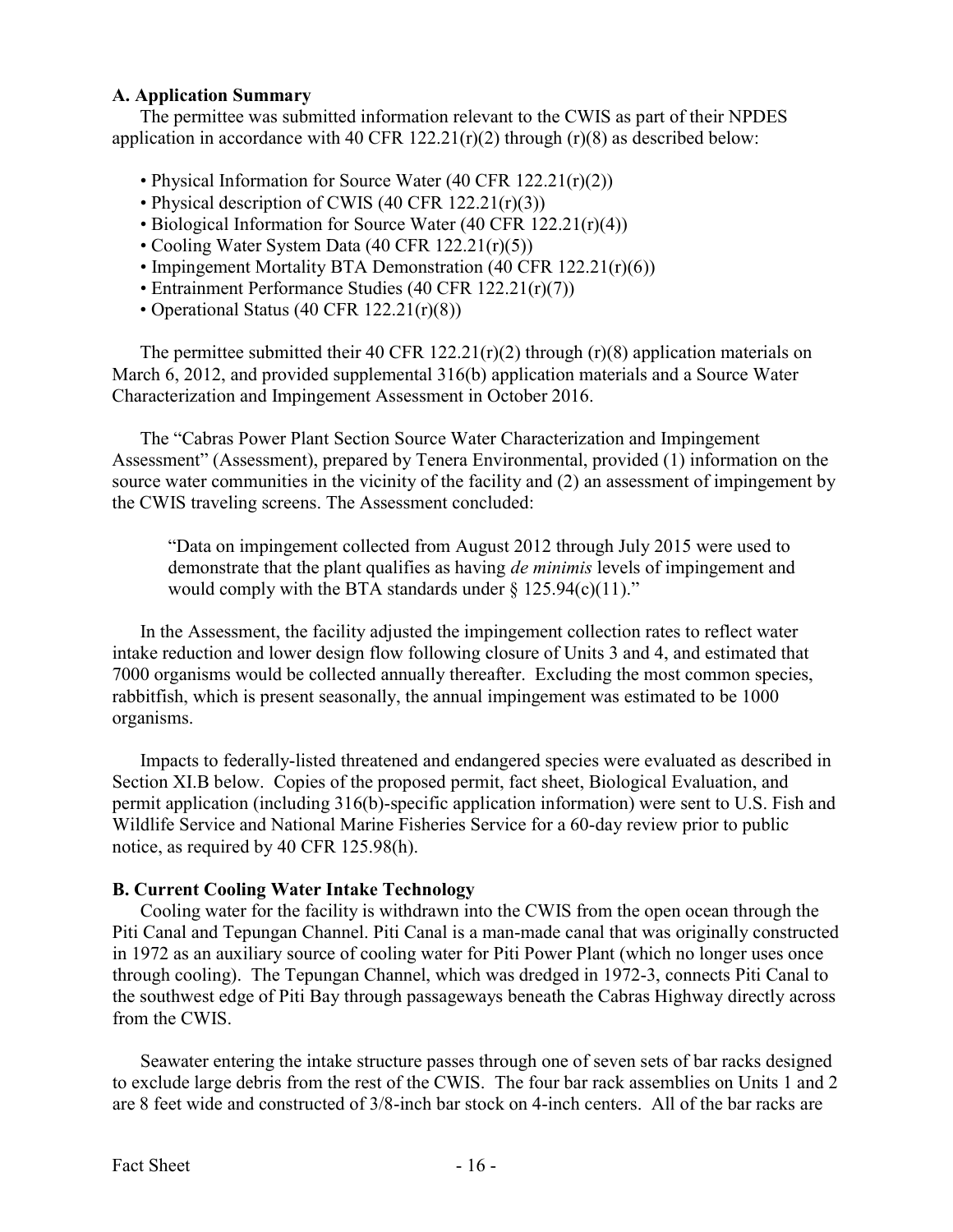approximately 16 feet high. Approximately 17 feet behind the bar racks are the traveling water screen (TWS) assemblies that are designed to remove debris that passes through the bar racks. The mesh size is 3/8 inches on all of the 20-inch high by 80-inch wide panels on the screen assemblies. The screens extend from the upper deck of the intake structure to the bottom at a depth of 7.9 feet below sea level. Fishes and other organisms that are small enough to pass through the bar racks, but larger than the 3/8-inch mesh of the traveling screens, may be impinged on the screens.

 The traveling screen assemblies are equipped with a high-pressure seawater wash system, and screens are rotated either automatically or manually. When the screens rotate, impinged debris and organisms are rinsed from the screens into a common trough extending across the front of the TWS assemblies. The trough feeds into a sump that is 68 inches long, 61 inches wide, and 27 inches deep. A screen basket is fitted into the sump to collect material washed off the TWSs. All impinged material is discarded and none is returned to the discharge channel.

 The four main circulating water pumps for Units 1 and 2 have rated pumping capacities of 30,000 gallons per minute. The total daily flow for each unit is 86.4 MGD for a total capacity of 172.8 MGD. The design velocity across the traveling screens for Units 1 and 2 is approximately 2.5 feet per second.

 The ocean surrounding Guam is very deep relatively close to shore, particularly off the west side of the island in the vicinity of the CWIS. Approximately two miles offshore from the Glass Breakwater (which protects Apra Harbor) the water is more than 3,000 feet deep.

 A 2004 study on the environmental effects of the CWIS by the University of Guam showed that water movement through the Piti Canal, which is influenced by the operation of the CWIS, has no effect on currents at the reef front beyond the entrance to the canal. They found that drogues released in the ocean to the northwest and outside of the canal entrance were affected by prevailing coastal currents and generally moved in a west-northwest direction with an average velocity of 0.2 feet per second. The movement of these drogues was not affected by the operation of the CWIS.

 The same study also looked at water movement within Piti Canal using drogues and dye releases. The data from these studies showed that the predominant movement was towards the mouth of the canal, away from the CWIS. They concluded that any effects of water movement within the canal due to the operation of the CWIS were insignificant as the predominant source of water for the CWIS is the Tepungan Channel in Piti Bay, which is directly across from the CWIS. The Assessment noted, "Although no specific studies were done to establish the hydrodynamic effects of the intake, the overall conclusion of the studies was the intake does not exert a strong hydrodynamic influence on the proximate source waters since it is able to draw water from two sources: directly from the ocean through Piti Canal, and from Piti Bay through the Tepungan Channel."

### C. Impingement BTA Determination

 40 CFR 125.94(c) requires that existing facilities subject to the rule must comply with one of the following seven options:

1. Operate a closed-cycle recirculating system as defined by 40 CFR 125.92(c);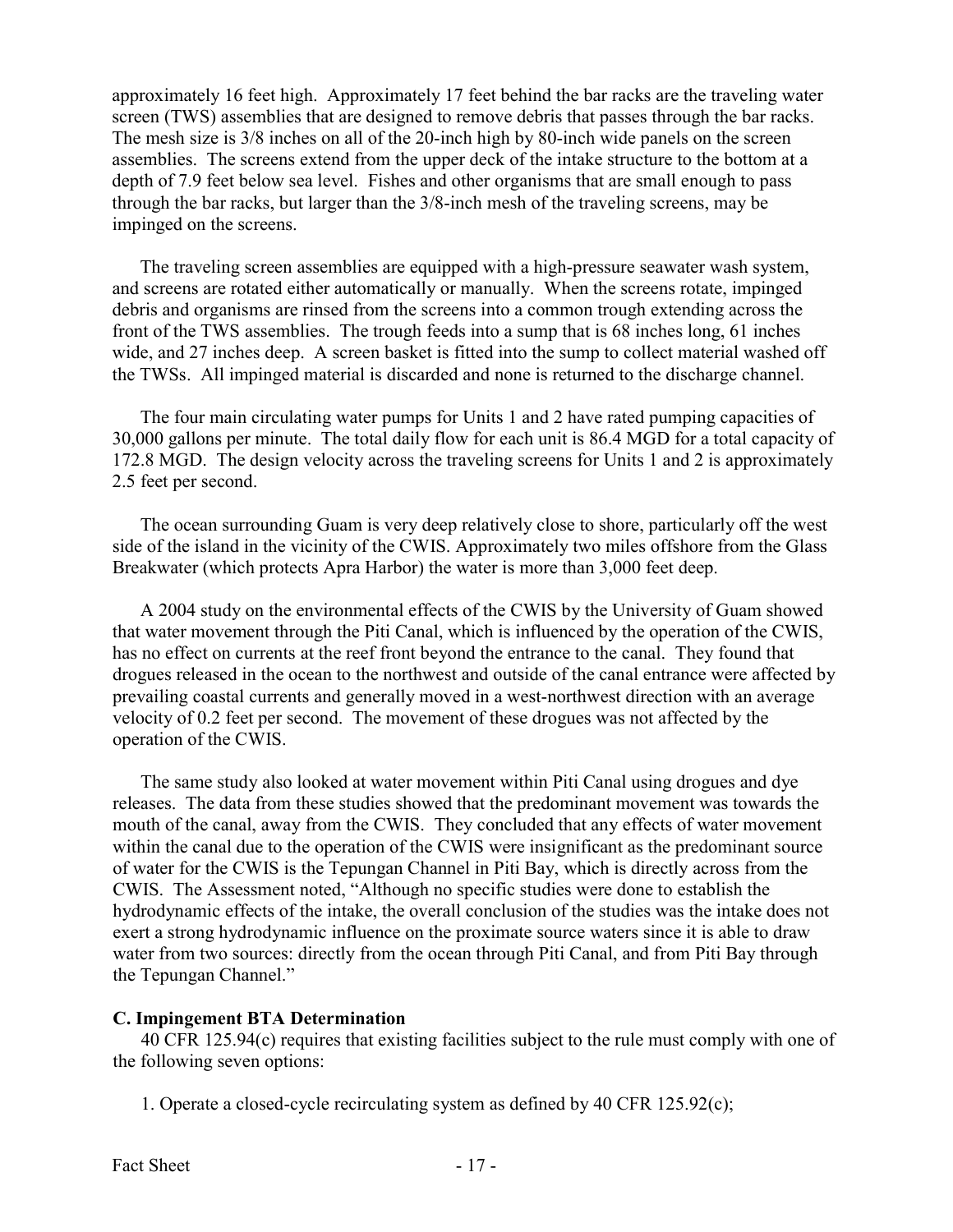- 2. Operate a CWIS that has a maximum through-screen design intake velocity of 0.5 feet per second (fps);
- 3. Operate a CWIS that has an actual through-screen intake velocity of 0.5 fps;
- 4. Operate an offshore velocity cap that is a minimum of 800 feet offshore;
- 5. Operate a modified traveling screen that the Director determines meets the definition at 40 CFR 125.92(s), and that the Director determines is BTA for impingement reduction;
- 6. Operate any other system of technologies, management practices, and operational measures that the Director determines is BTA for impingement reduction; or
- 7. Achieve the specified impingement mortality performance standard of no more than 24 percent.

 As discussed in Section IX.A above, the Assessment concluded that the facility has a de minimis rate of impingement in accordance with 40 CFR 125.94(c)(11). EPA's standard for de minimis at 40 CFR 125.94(c)(11) is that the documented rate of impingement is so low that no additional impingement controls are warranted, but EPA did not set a numeric standard in the regulations for a de minimis rate of impingement. However, in the 2014 316(b) rule record, EPA mentioned a threshold of a few fish per month as an example of what might be considered de minimis. The facility's estimated rates of impingement are over an order of magnitude greater than EPA's above-mentioned threshold of a few fish per month (even if rabbitfish are excluded). Therefore, EPA does not agree that the facility has a de minimis rate of impingement.

 the facility (December 2021). Existing controls (such as location of the intake and water reduction) and CWIS permit requirements, already reduce impingement significantly, and the closure of the facility will reduce actual through-screen cooling water intake velocity to zero (which is no greater than 0.5 fps) by December 31, 2021. The permit contains a compliance schedule to meet this final BTA date. Instead, EPA finds that the facility can meet Option 3 above by the date of planned closure of

### D. Entrainment BTA Determination

 controls as available and feasible for establishing national performance standards for entrainment. Instead, 40 CFR 125.94(d) requires the permitting agency to make a site-specific determination of the best technology available standard for entrainment for each individual For existing facilities, EPA did not identify any single technology or group of technology facility.

 EPA's regulations put in place a framework for establishing entrainment requirements on a site-specific basis, including the factors that must be considered in the determination of the appropriate entrainment controls. These factors, listed under 40 CFR 125.98(f)(2), include the number or organisms entrained, emissions changes, land availability, and remaining useful plant life as well as social benefits and costs of available technologies when such information is of sufficient rigor to make a decision.

EPA's regulations at 40 CFR 125.98(f)(3) also establish factors that *may* be considered when establishing site-specific entrainment BTA requirements, including: entrainment impacts on the waterbody, thermal discharge impacts, credit for flow reductions associated with unit retirements, impacts on reliability of energy delivery, impacts on water consumption, and availability of alternative sources of water.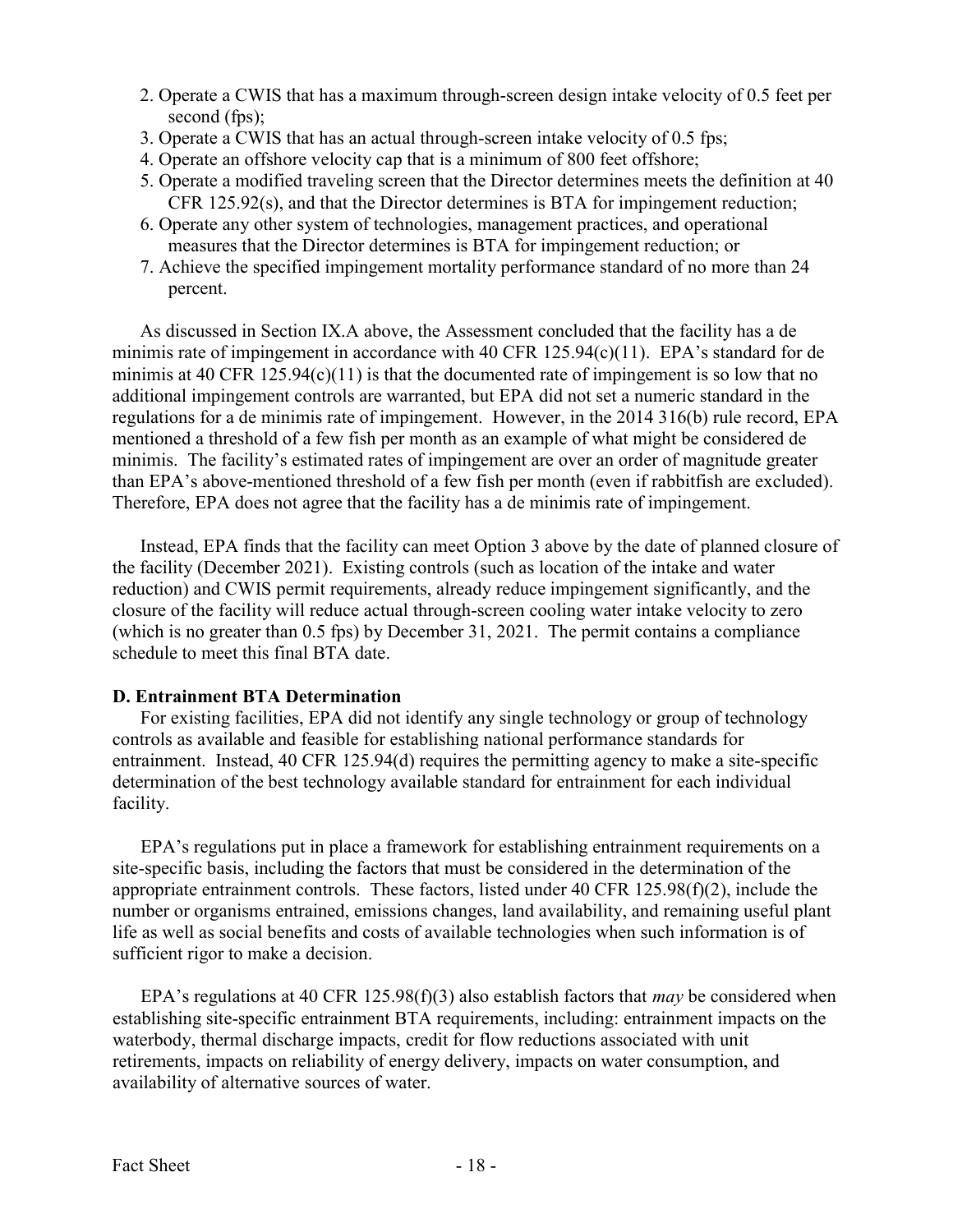On July 13, 2016 and October 27, 2016, the permittee requested an alternate schedule for submitting application information required under 40 CFR 122.21(r)(9)-(13). On November 1, 2016, EPA waived the requirement for the permittee to submit these application materials pursuant to 40 CFR 122.21(r)(1)(ii)(G), based on the scheduled decommissioning of the facility within one permit cycle after the current permit cycle.

 The remaining application materials submitted by the permittee provided sufficient information for EPA to make an entrainment BTA determination. EPA considered all the factors that must and may be considered for determining entrainment BTA and determined that the existing facility will meet BTA for entrainment based on reduction of cooling water intake and thermal discharge to zero within the permit term (estimated to be before December 31, 2021), commensurate with closed-cycle recirculation. As discussed above, the permit contains a compliance schedule to meet this final BTA date.

### E. Monitoring requirements

 The permit includes monitoring requirements for impingement and entrainment based on the applicable requirements for existing facilities under 40 CFR 125.94(c)(6) and 125.96(a)-(c), and to determine compliance with applicable requirements in the permit.

# X. SPECIAL CONDITIONS

#### A. Development and Implementation of Best Management Practices

 which are "reasonably necessary…to carry out the purposes of the Act." The pollution prevention requirements or BMPs in the permit operate as technology-based limitations on effluent discharges that reflect the application of Best Available Technology and Best Control Technology. The previous permit required that the permittee develop and implement a Stormwater Pollution Prevention Plan (SWPPP) in accordance with the requirements set forth under the US EPA Multi-Sector General Permit for Stormwater Discharges Associated with Industrial Activity. The SWPPP was required to include appropriate pollution prevention measures or BMPs designed to prevent pollutants from entering Piti Channel, Apra Harbor and other surface waters while performing normal processing operations at the facility. The permit requires the permittee to update and implement the updated SWPPP. Pursuant to 40 CFR 122.44(k)(4), EPA may impose Best Management Practices (BMPs)

### B. Development of an Initial Investigation TRE Workplan for Whole Effluent Toxicity

 copy of their Initial Investigation TRE Workplan (1-2 pages) for chronic toxicity to EPA and Guam EPA for review. Unacceptable toxicity is when a chronic toxicity test result is "Fail" (i.e., non-rejection of the TST null hypothesis). When this occurs, the permit requires the permittee to conduct additional chronic toxicity tests. If unacceptable toxicity is shown in one of these additional tests, the permit then requires the permittee to develop and implement a Toxicity Reduction Evaluation (TRE) workplan. Within 90 days of the permit effective date, the permittee is required to prepare and submit a

### C. Receiving Water Monitoring

 the thermal mixing zone allowed for in the Guam WQS. The permittee must submit the locations of all the monitoring points to EPA after the completion of the first full quarter of monitoring. The permittee must conduct receiving water monitoring in order to assure compliance with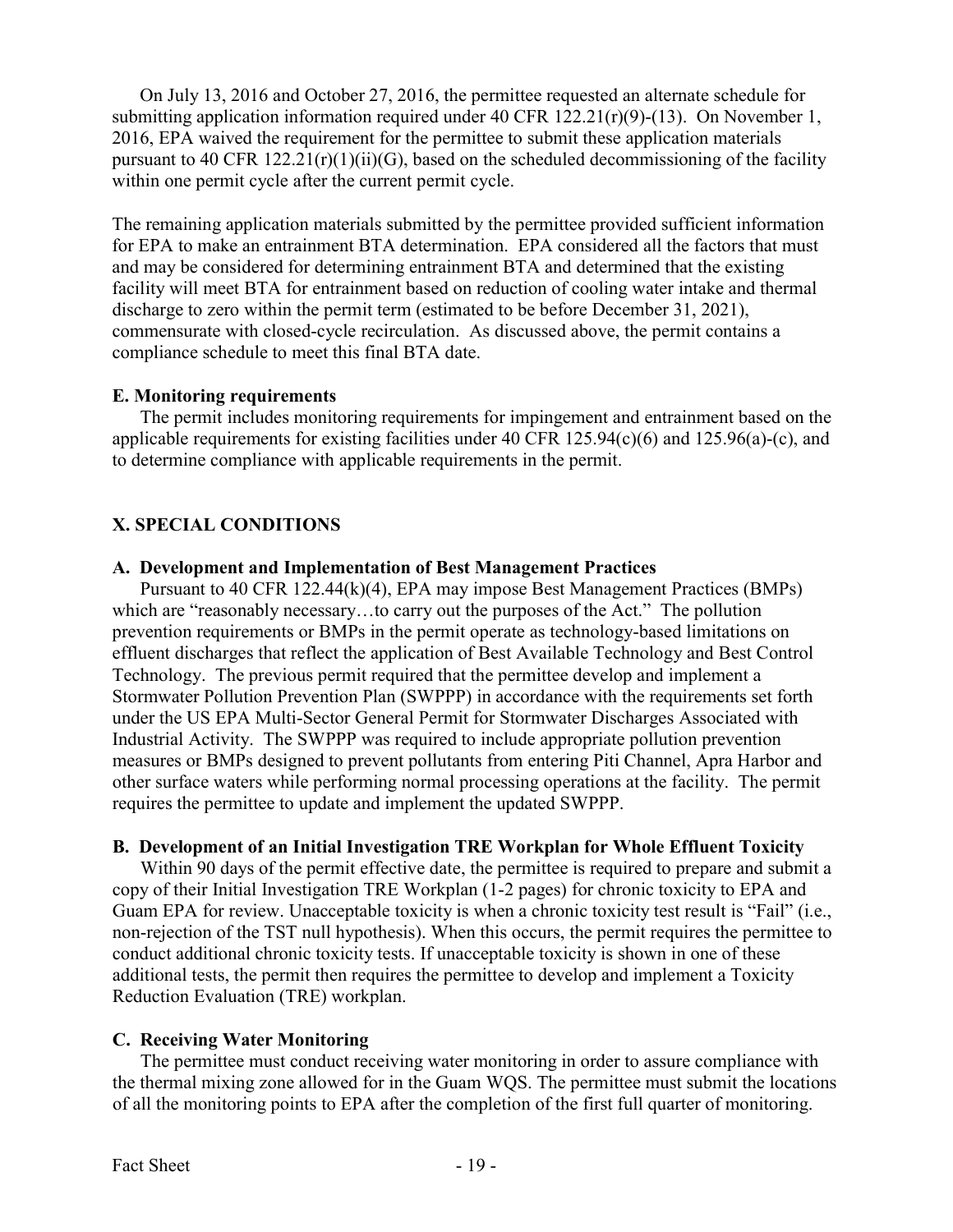### D. Antifouling Reporting

 must keep a log onsite which is subject to inspection by and submittal to EPA. The permittee must log all substances applied to their cooling water discharge. The permittee

### XI. OTHER CONSIDERATIONS UNDER FEDERAL LAW

#### A. Consideration of Environmental Justice

 EPA's Environmental Justice policy establishes fair treatment and meaningful involvement of all people regardless of race, color, national origin, or income, with respect to the development, implementation, and enforcement of environmental laws, regulations, and policies. As part of the environmental permitting process, EPA considers cumulative environmental impacts to disproportionately impacted communities.

 In Guam, EPA is aware of several environmental burdens facing communities including emissions from petroleum power generation, imminent Naval relocation and expansion, and bacteriological impairments for beaches across the territory. Guam has also experienced recent closure of their primary landfill for industrial and municipal waste and may receive its first Municipal Separate Storm Sewer System ("MS4") permit.

 This permitting action will serve as the territory's primary power plant wastewater and cooling water intake regulatory mechanism and has been written to ensure discharged wastewater is protective of beneficial uses for the impacted environment and community and cooling water intakes utilize Best Technology Available to minimize impingement and entrainment of marine organisms. Furthermore, EPA has conducted outreach to impacted territory and Federal agencies and public noticed the permits to refine requirements for local considerations.

 In consideration of the above, EPA believes the permitted discharges should not contribute to undue incremental environmental burden and has made reasonable effort to ensure the community has, at a minimum, the same degree of protection as less burdened communities.

### B. Impact to Threatened and Endangered Species

 Section 7 of the Endangered Species Act of 1973 (16 U.S.C. §1536) requires federal agencies to ensure that any action authorized, funded, or carried out by the federal agency does not jeopardize the continued existence of a listed or candidate species, or result in the destruction or adverse modification of its habitat.

 EPA prepared a separate Biological Evaluation document assessing the effects of this permit reissuance on any federally-listed endangered or threatened species or designated critical habitat. EPA concluded that discharges and intake authorized by the permit will have " no effect" on all of the listed species except the following species which it "may affect, but is not likely to adversely affect:"

- Green turtle
- Hawksbill turtle
- Scalloped hammerhead shark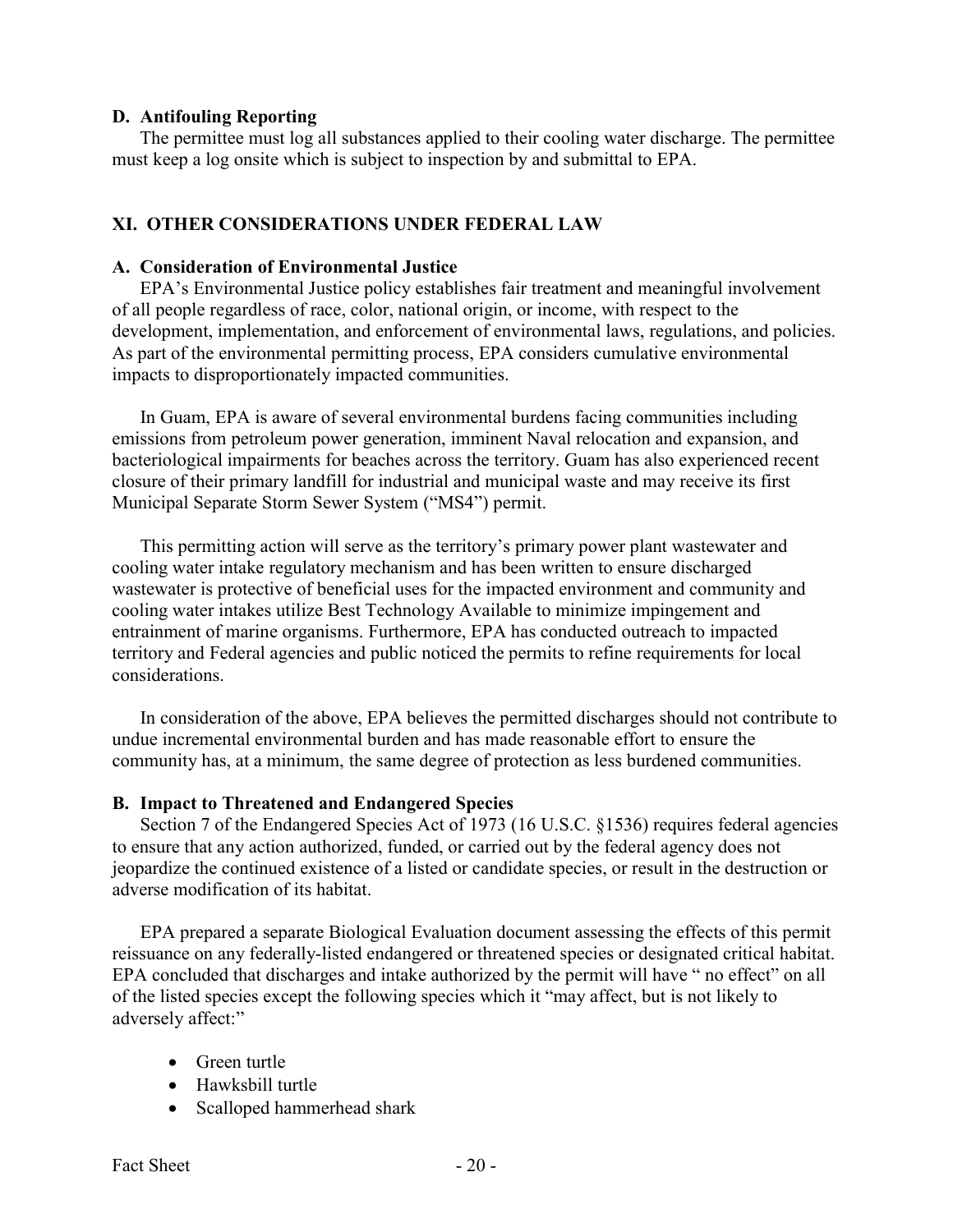- Seriatopora aculeata coral
- Acropora globiceps coral
- Acropora retusa coral

 Copies of the proposed permit, fact sheet, Biological Evaluation, and permit application (including 316(b)-specific application information) were sent to U.S. Fish and Wildlife Service and National Marine Fisheries Service for a 60-day review prior to public notice, as required by 40 CFR 125.98(h). EPA received concurrence from the National Marine Fisheries Service on July 17, 2019, and did not receive any comments from U.S. Fish and Wildlife Service during the review period.

### C. Impact to Coastal Zones

 The Coastal Zone Management Act (CZMA) requires that Federal activities and licenses, including Federally permitted activities, must be consistent with an approved state Coastal Management Plan (CZMA Sections 307(c)(1) through (3)). Section 307(c) of the CZMA and implementing regulations at 40 CFR 930 prohibit EPA from issuing a permit for an activity affecting land or water use in the coastal zone until the applicant certifies that the proposed activity complies with the State (or Territory) Coastal Zone Management program, and the State (or Territory) or its designated agency concurs with the certification.

 The permittee provided the Guam Bureau of Statistics and Plans with copies of the public- noticed proposed permit and fact sheet. Guam Bureau of Statistics and Plans issued a conditional consistency determination on November 21, 2019, which was incorporated into the final permit.

# D. Impact to Essential Fish Habitat

 The 1996 amendments to the Magnuson-Stevens Fishery Management and Conservation Act (MSA) set forth a number of new mandates for the National Marine Fisheries Service, regional fishery management councils and other federal agencies to identify and protect important marine and anadromous fish species and habitat. The MSA requires Federal agencies to make a determination on Federal actions that may adversely impact Essential Fish Habitat (EFH).

 Apra Harbor is listed as EFH by National Marine Fisheries Service. The permit contains technology-based effluent limits, as well as numeric and narrative water quality-based effluent limits as necessary for the protection of applicable aquatic life uses. EPA has also determined that the facility's cooling water intake structure reflects Best Technology Available. Therefore, EPA has determined that the permit is not likely to adversely affect EFH.

 EPA provided the National Marine Fisheries Service with copies of this fact sheet and the proposed permit for a 60-day review prior to public notice, as required by 40 CFR 125.98(h).

### E. Impact to National Historic Properties

 Section 106 of the National Historic Preservation Act (NHPA) requires federal agencies to consider the effect of their undertakings on historic properties that are either listed on, or eligible for listing on, the National Register of Historic Places. Pursuant to the NHPA and 36 CFR  $800.3(a)(1)$ , EPA is making a determination that issuing this NPDES permit does not have the potential to affect any historic properties or cultural properties. As a result, NHPA Section 106 does not require EPA to undertake additional consulting on this permit issuance.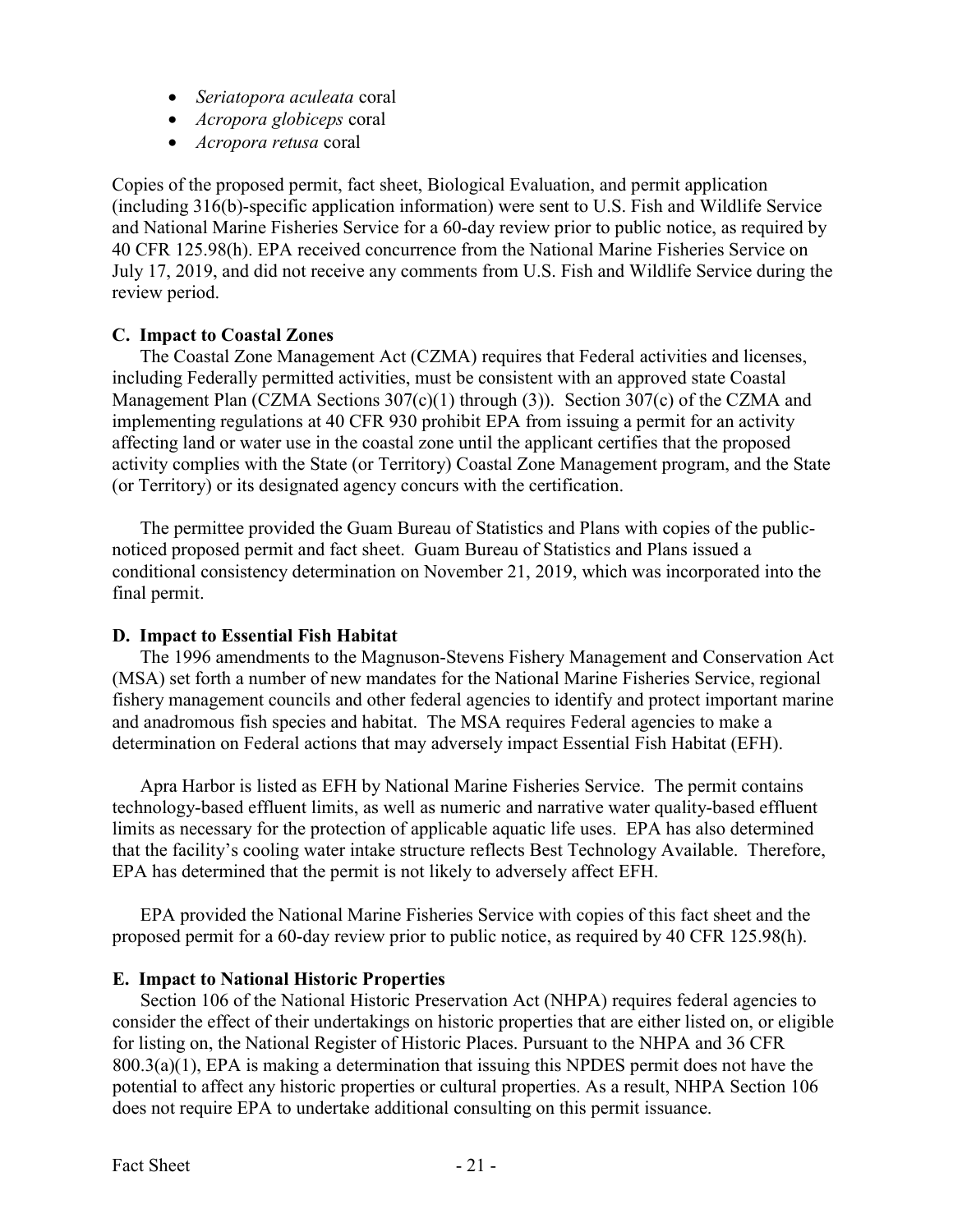## F. Water Quality Certification Requirements (40 CFR 124.53 and 124.54)

 from GEPA that the permit will meet all applicable water quality standards. GEPA issued 401 Water Quality Certification for this permit on October 10, 2019, which was incorporated into the Guam has developed EPA-approved water quality standards, and EPA requested certification permit.

## XII. STANDARD CONDITIONS

### A. Reopener Provision

 effluent limits, monitoring, or other conditions to implement new regulations, including EPA- approved water quality standards; or to address new information indicating the presence of effluent toxicity or the reasonable potential for the discharge to cause or contribute to exceedances of water quality standards. In accordance with 40 CFR 122 and 124, this permit may be modified by EPA to include

### B. Standard Provisions

 Permit Conditions. The permit requires the permittee to comply with EPA Region 9 Standard Federal NPDES

## XIII. ADMINISTRATIVE INFORMATION

# A. Public Notice (40 CFR 124.10)

 general public of the contents of a draft NPDES permit or other significant action with respect to an NPDES permit or application. The public notice is the vehicle for informing all interested parties and members of the

### B. Public Comment Period (40 CFR 124.10)

 <https://www.epa.gov/aboutepa/public-notices-meetings-and-events-pacific-southwest> on August 13, 2019, with 30 days provided for interested parties to respond in writing to EPA. EPA did not receive any responses during the public comment period. Notice of the draft permit was placed on the USEPA Region 9 website at

### C. Public Hearing (40 CFR 124.12)

 state the nature of the issues proposed to be raised during the hearing. A public hearing will be held if EPA determines there is a significant amount of interest expressed during the 30-day public comment period or when it is necessary to clarify the issues involved in the permit decision. The public comment period ended on September 12, 2019. No comments or requests for a public hearing were received. A public hearing may be requested in writing by any interested party. The request should

# XIV. CONTACT INFORMATION

Comments, submittals, and additional information relating to this permit may be directed to: